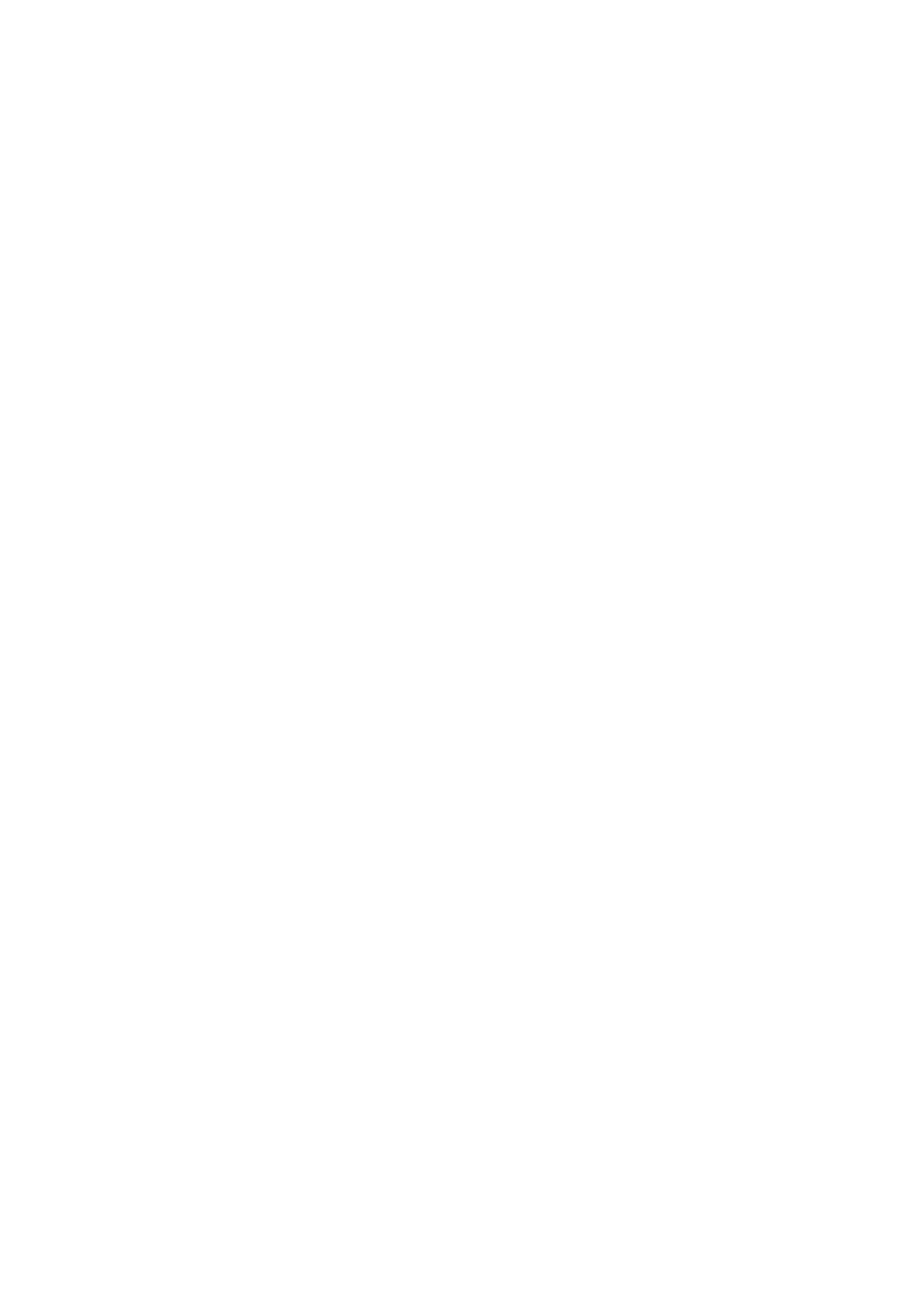## **In the case of Association "21 December 1989" and Others v. Romania,**

The European Court of Human Rights (Third Section), sitting as a Chamber composed of:

Josep Casadevall, *President,* Alvina Gyulumyan, Egbert Myjer, Ineta Ziemele, Luis López Guerra, Mihai Poalelungi, *judges,* Florin Streteanu, *ad hoc judge,*

and Santiago Quesada, *Section Registrar,*

Having deliberated in private on 3 May 2011,

Delivers the following judgment, which was adopted on that date:

### **PROCEDURE**

1. The case originated in two applications (nos. 33810/07 and 18817/08) against Romania under Article 34 of the Convention for the Protection of Human Rights and Fundamental Freedoms ("the Convention") by three Romanian nationals, Mr Teodor Mărieş, Mr Nicolae Vlase and Mrs Elena Vlase, and by the Association "21 December 1989" (*Asociaţia 21 Decembrie 1989*), a legal entity which is registered under Romanian law and has its headquarters in Bucharest ("the applicants"), on 13 July 2007 and 9 April 2008 respectively.

2. Mr Teodor Mărieş and the applicant association were represented by Mr Antonie Popescu, Ms Ioana Sfîrăială and Mr Ionuţ Matei, of the Bucharest Bar. Mr Matei also represented Mr and Mrs Vlase until 20 August 2009. Since that date they have been represented by Mr Dan-Sergiu Oprea, of the Braşov Bar. The Romanian Government ("the Government") were represented by their Agent, Mr Răzvan-Horaţiu Radu, of the Ministry of Foreign Affairs.

3. Mr Corneliu Bîrsan, the judge elected in respect of Romania, withdrew from sitting in the case; the Government accordingly appointed Mr Florin Streteanu to sit as an *ad hoc* judge (Article 26 § 4 of the Convention and Rule 29 § 1 of the Rules of Court).

4. The third and fourth applicants, parents of a deceased victim, and the first applicant, who took part in the demonstration, alleged, in particular, that no effective investigation was carried out into the lethal repression of the anti-government demonstrations which took place in December 1989.

5. On 4 November 2008 the Court decided to join the applications and to communicate them to the Government.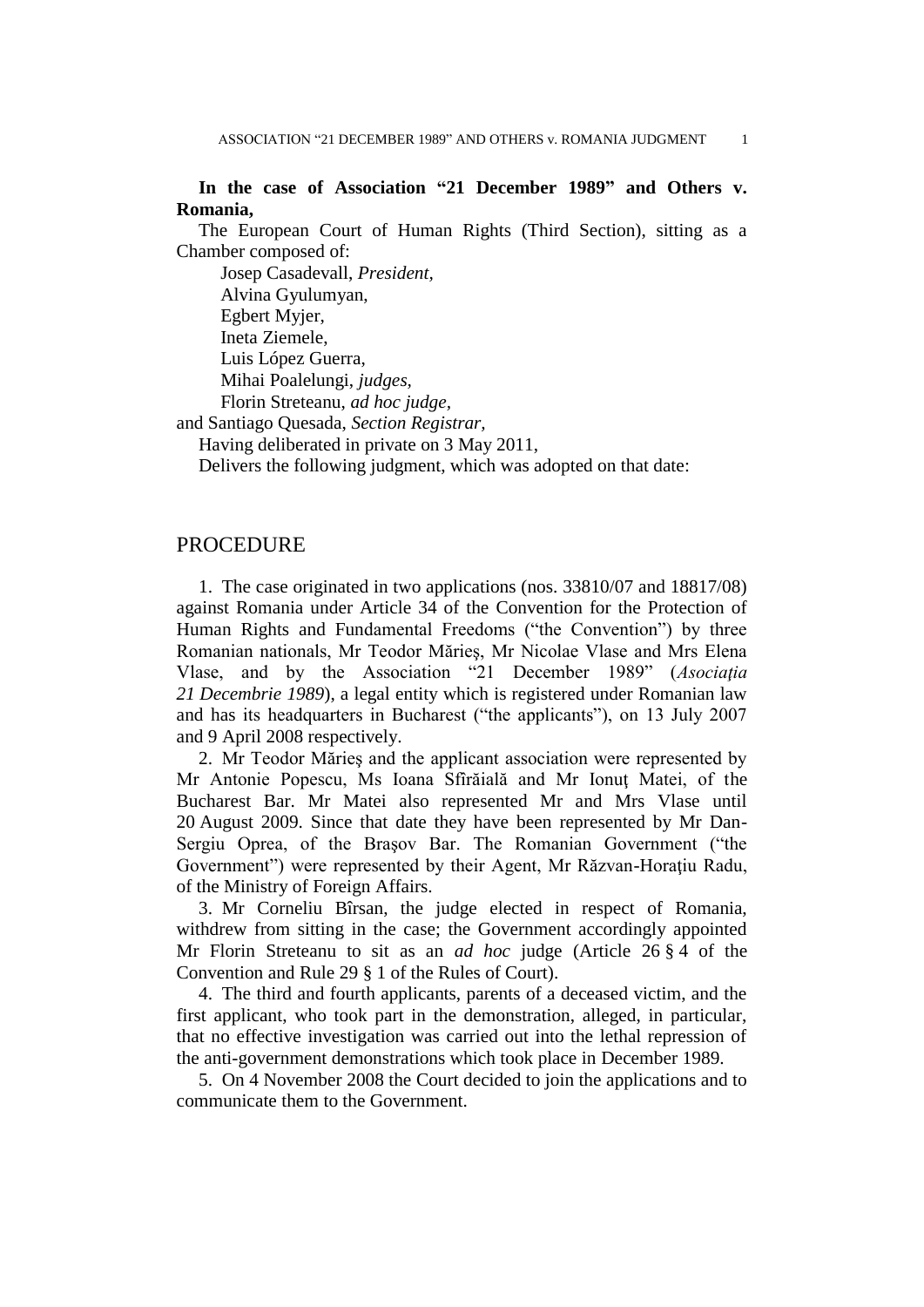6. On 2 March and 11 May 2009 respectively, the Government and Mr and Mrs Vlase asked that the latter's application be examined separately from those lodged by the applicant association and by Mr Teodor Mărieş, notably for reasons of speed. The applicant association and Mr Mărieş agreed to that request by the two other applicants.

7. The Court, however, did not consider it appropriate to reverse its decision to join the two applications, in application of Rule 42 § 1, and to examine them jointly in a single judgment, taking into account both the factual and legal link between them (see *Moldovan v. Romania (no. 2)*, nos. 41138/98 and 64320/01, § 6, ECHR 2005-VII (extracts)), and the interests of the proper administration of justice (see, *mutatis mutandis, Maria Atanasiu and Others v. Romania*, nos. 30767/05 and 33800/06, § 108, 12 October 2010).

8. Pursuant to Article 29 § 1 of the Convention, the Chamber will rule on the admissibility and merits of the application at the same time.

## THE FACTS

### I. THE CIRCUMSTANCES OF THE CASE

9. The first applicant, the Association "21 December 1989" (*Asociaţia 21 Decembrie 1989*) is an association of participants, injured victims or relatives of those who died in the crackdown on anti-government demonstrations in Romania in December 1989, around the period that the then Head of State, Nicolae Ceauşescu, was overthrown, events which are also referred to as "the Revolution". The association, which was set up on 9 February 1990, protects the victims' interests in the criminal proceedings currently being conducted by the prosecution service at the High Court of Cassation and Justice. Those proceedings concern the death or injury by gunshot and the ill-treatment and deprivation of liberty experienced by several thousand persons in a number of cities and towns across the country.

10. The second applicant, Mr Teodor Mărieş, was born in 1962. He took part in the anti-government demonstrations in Bucharest in December 1989, and in subsequent demonstrations until June 1990. He is currently the president of the applicant association.

11. The third and fourth applicants, Mrs Elena Vlase and Mr Nicolae Vlase, are the parents of Nicolae N. Vlase (known as Nicuşor), aged 19, who died during the crackdown on demonstrations which took place in Braşov in December 1989.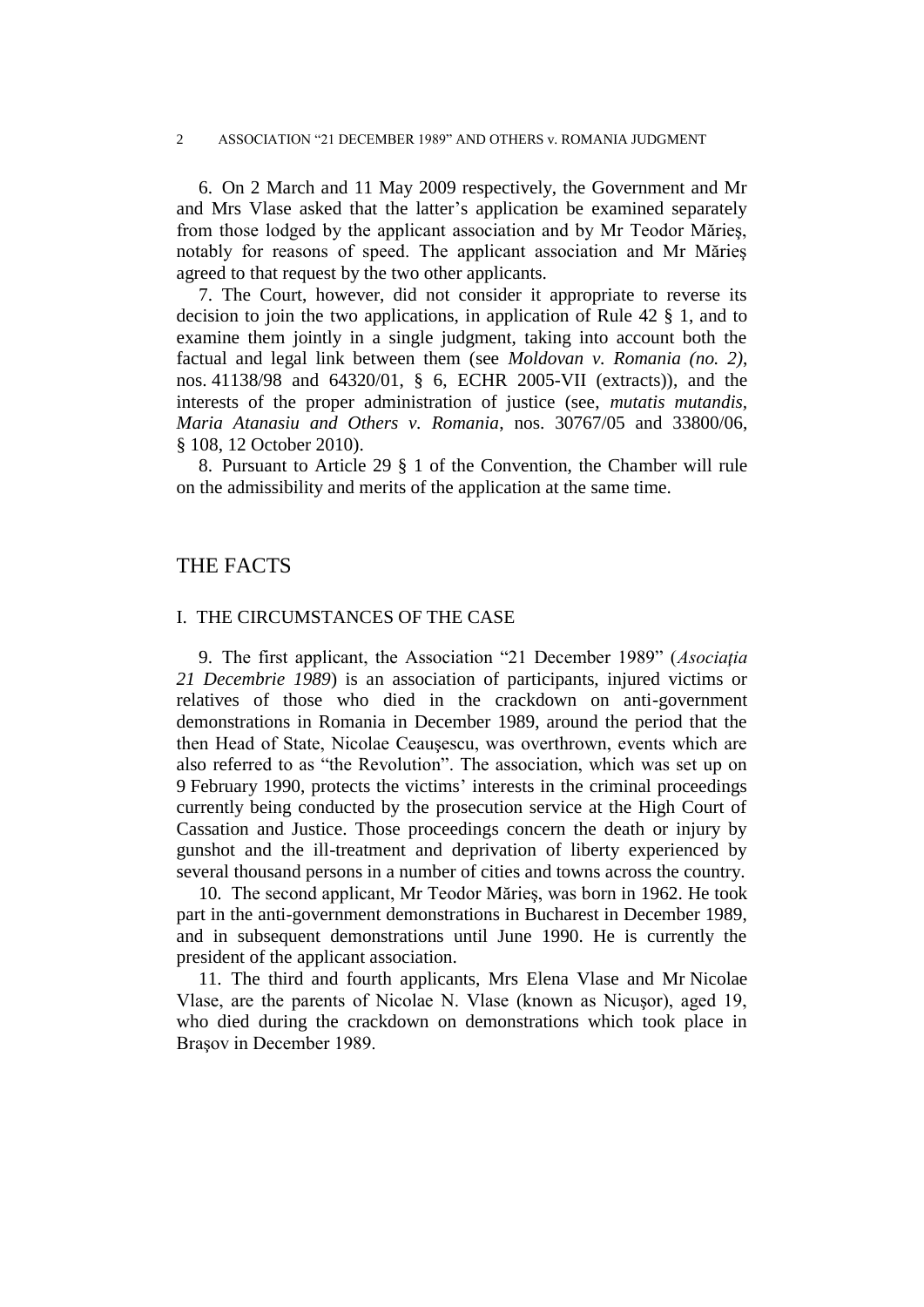## **A. The general circumstances surrounding the investigation into the lethal crackdown on the demonstrations of December 1989**

### *1. The events of December 1989 and subsequent developments*

12. On 16 December 1989 demonstrations broke out in Timişoara against the totalitarian regime. On 17 December 1989, on an order from Nicolae Ceauşescu, President of the Republic, several high-ranking military officers were sent to Timisoara to re-establish order. There ensued a violent crackdown, resulting in numerous victims. From 21 December 1989 demonstrations began in Bucharest, Braşov and other cities and towns across the country.

13. The military operations which were conducted at this time caused many civilian victims. According to a letter sent to the first applicant on 5 June 2008 by the military prosecutor's office at the High Court of Cassation and Justice, "more than 1,200 people died, more than 5,000 people were injured and several thousand people were unlawfully deprived of their liberty and subjected to ill treatment", in Bucharest, Timişoara, Reşiţa, Buzău, Constanţa, Craiova, Brăila, Oradea, Cluj, Braşov, Târgu Mureş, Sibiu and other towns in Romania. In addition, it appears from Ministry of Defence documents, declassified by Government decision no. 94/2010 of 10 February 2010, that thousands of servicemen, equipped with combat tanks and other armed vehicles, were deployed in Bucharest and other cities. During the period of 17 to 30 December 1989 they used considerable quantities of ammunition.

14. Many people were killed or wounded by gunshot from 17 December 1989 in Timişoara, and from 21 December 1989 in Bucharest. According to a report of 24 July 1990 by the Directorate of Military Prosecutor's Offices (*Direcţia procuraturilor militare*), in the night of 21 to 22 December 1989 "48 persons died and 150 persons were injured in Bucharest as a result of the violent crackdown by the armed forces, including through the use of firearms".

15. Many victims were also killed or wounded by gunfire after 22 December 1989, the date on which the then Head of State was deposed.

16. Thus, in Braşov, the city where Mr and Mrs Vlase's son was hit by gunshot and died, thirty-eight other persons were killed by gunshot in the night of 22 to 23 December 1989 and even more over the following days. According to a document entitled "Conclusions on the result of the investigations conducted in respect of the events which took place in Braşov during the period of 23 to 25 December 1989", submitted by the Government and drafted by a joint group of seven prosecutors and seven military police officers, after the official announcement on public radio and television that the dictatorship had fallen, the military forces deployed to defend the totalitarian regime against the demonstrators were initially withdrawn to their barracks and the demonstrators' representatives were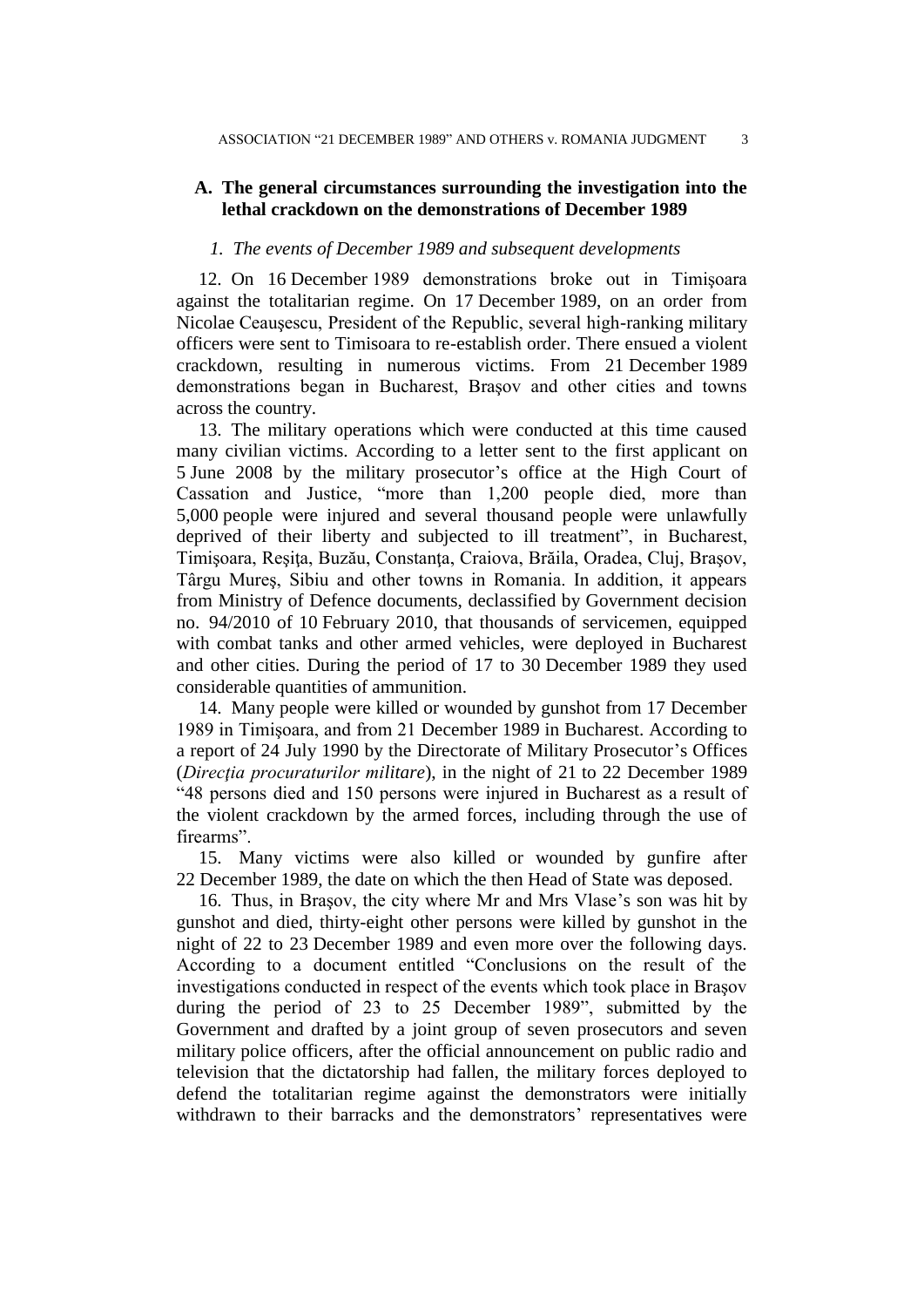able to occupy the county council's headquarters. Following information on the likelihood that counter-revolutionary elements (*elemente contrarevoluţionare*) would launch an attack, in the evening of 22 December 1989 General F., commandant of the Braşov garrison, was instructed to coordinate "the actions to defend" the achievements of the revolution. He ordered 657 soldiers from six military units out of barracks. The first shots were fired during the night, at about 3 a.m.

17. On several subsequent occasions in 1990 a number of civilian associations, including the applicant association and another association then presided by the second applicant, mobilised their members to protest against "persons and mentalities considered close to communism" on University Square in Bucharest. The demonstrators' main demands were dentification of those responsible for the armed repression of December 1989 and the resignation of the country's new leaders.

18. During 1990 the military prosecutor's offices in Bucharest, Timișoara, Oradea, Constanța, Craiova, Bacău, Târgu Mureș and Cluj opened investigations into the use of force and unlawful deprivation of liberty in the final days of December 1989. In a number of cases concerning the events in Timişoara and Cluj-Napoca, the investigations culminated in transfer to the courts and the conviction of certain senior military officers (regarding the repression in Timişoara from 17 to 22 December 1989, see the case of *Şandru and Others v. Romania*, no. 22465/03, §§ 6-47, 8 December 2009).

19. The main criminal investigation into the use of violence, especially against civilian demonstrators, both prior to and following the overthrow of Nicolae Ceauşescu, is still pending and is the subject matter of file no. 97/P/1990. Establishment of the circumstances of Nicusor Vlase's violent death and those responsible for it is included in that file.

## *2. Opening of the investigation under file no. 97/P/1990. Decision to discontinue the proceedings of 20 September 1995*

20. The military prosecutors' office at the Supreme Court of Justice opened an investigation into the crackdown on the demonstrations of 21 and 22 December 1989. The investigation initially focused solely on the deprivation of liberty of more than a thousand people and the wrongful proceedings brought against several dozen of their number.

21. In a decision of 24 July 1990 by the military prosecutors' office in case no. 76/P/1990, the prosecutor's office decided to sever the part of the case concerning identification of those individuals who, through the use of firearms and other violent means, had caused the death and/or injury of a large number of people. The new case was registered under file no. 97/P/1990.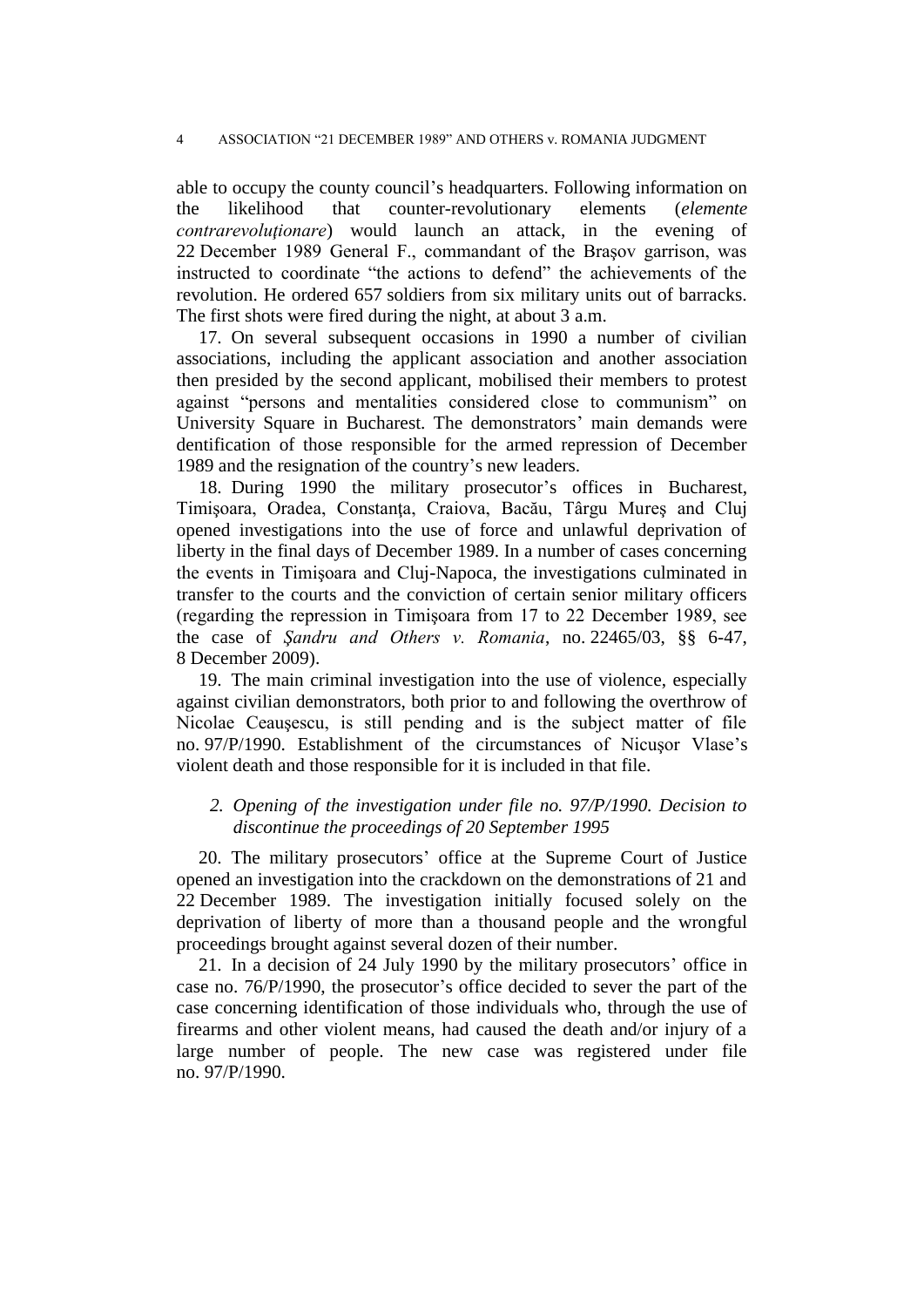22. According to a decision by the same prosecutor's office dated 20 September 1995, issued in case no. 97/P/1990, the subject-matter of the investigation was specified as follows:

"With regard to the aims of case no. 97/P/1990, it is also necessary to specify the timeframe to be taken into account. Thus, it should be emphasised that the investigations focused on acts committed during the period which elapsed between the dispersion of the demonstration on Palace Square ordered by N. Ceauşescu on 21 December 1989 and the dictator's flight during the day of 22 December 1989."

23. From 1992 the military prosecutor's office issued decisions separating the investigations with regard to several hundred injured parties who had been subjected to violence and wrongful arrest in the course of 21 December 1989. For example, the decisions of 5 June and 2 July 1992 concern the separation of the investigations in respect of Marius I. and Sorin B., who had been beaten by servicemen. Decisions discontinuing the proceedings were subsequently issued in those cases. They were based on legislative decree no. 3 of 4 January 1990, which amnestied certain offences punishable by a sentence of less than three years' imprisonment.

24. On 20 September 1995 prosecutor S. in the military prosecutors' office at the Supreme Court of Justice issued a decision discontinuing proceedings in case no. 97/P/1990, which concerned persons killed or injured by gunfire.

25. The above-cited decision did not contain an exhaustive list of victims, the number of which it described as "130 dead and injured"; on the basis of other indications in the same decision, 49 persons were apparently killed and 89 injured by gunshots, including men, women and children – unarmed civilians, of whom only 42 were listed by name.

26. According to the above decision, the events were as follows: following the demonstrations against the authorities, which had begun in Timişoara, on 17 December 1989 the then Minster of Defence had issued an order to combat the demonstrators (*dispoziţie de luptă*). The decision of 20 September 1995 stated that the above order had been worded as follows: "The armed forces must follow the warning procedure [using the words] *stop*, *stop, or I will fire*; in the event of failure to comply with the warning, shots should be fired in the air then, if the warning is still ignored, shots should be fired towards the feet". The decision of 20 September 1995 did not specify in what situations an armed intervention was required.

27. The decision further indicated that it had been impossible to establish the exact order of events, given the scale of the confrontation "between, on the one hand, thousands or tens of thousands of demonstrators and, on the other, hundreds or thousands of servicemen from the security forces". Furthermore, the prosecutor's office pointed out that "after the fall of the totalitarian regime, the State institutions suffered from real paralysis, and [were] in a general situation of chaos and confusion", so that no on-site investigations were conducted, no samples were taken, ballistics reports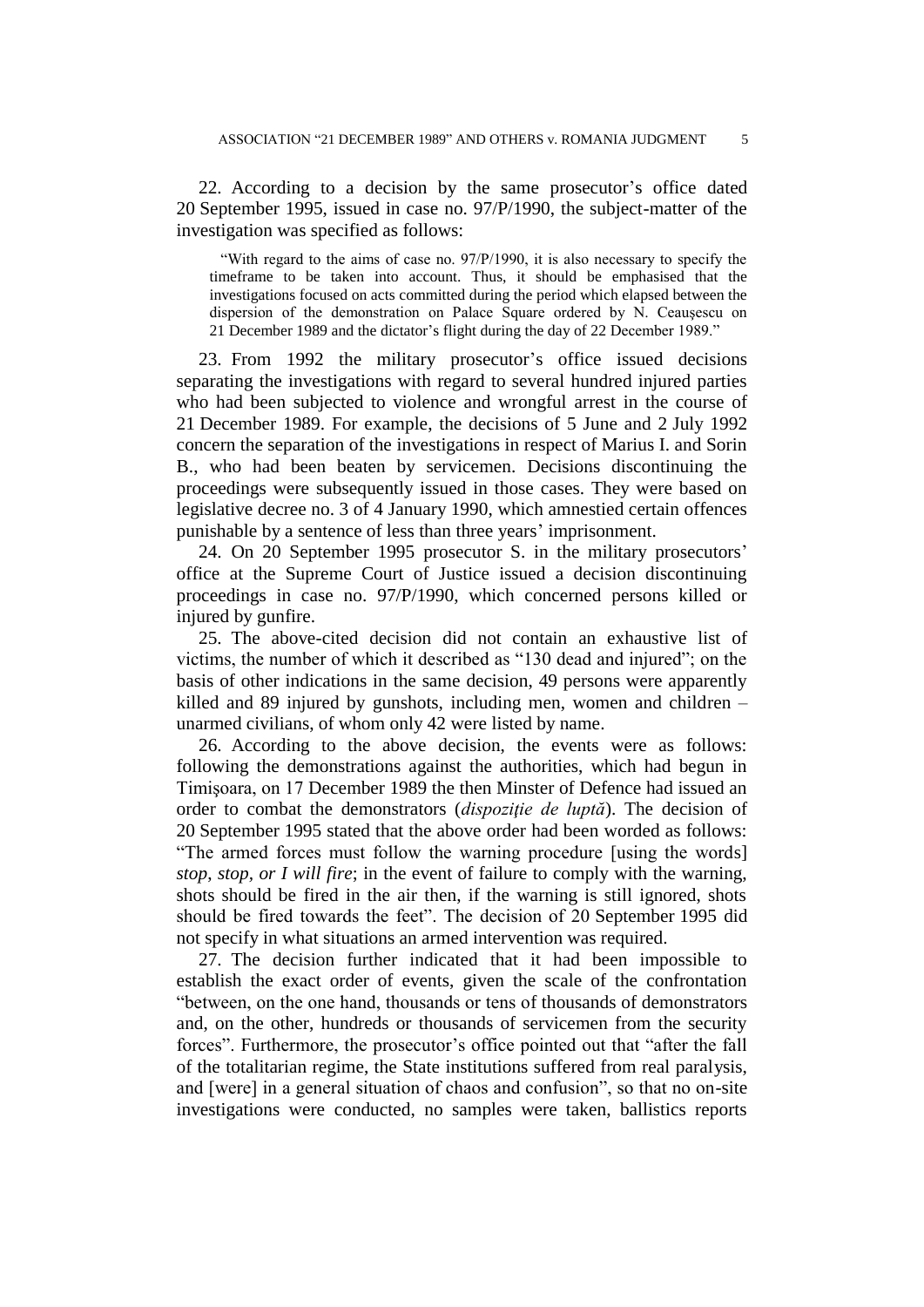commissioned or even autopsies conducted on the victims' corpses. Equally, it was noted that "certain institutions, the staff of which had been involved in dispersing the demonstrations, had failed to cooperate or had not given effective assistance in establishing the facts".

28. In addition, although 235 persons, some of had sustained gunshot wounds, had been detained and subjected to ill-treatment at the Bucharest Police Department (*Miliţia capitalei*), the Ministry of the Interior had refused to identify the hierarchical superiors of the police officers who had committed those offences.

29. The decision of 20 September 1995 also mentioned that no serviceman or State agent had been a victim of violence on that occasion, so that the opening of fire against the unarmed civilian demonstrators had been unlawful.

30. With regard to criminal liability for the deaths and injuries caused by the servicemen from the Ministry of Defence, the Ministry of the Interior and the Directorate for State Security (*Securitate*), the decision concluded that it lay exclusively with the persons who had ordered the opening of fire, namely the then Head of State, who was also Supreme Commander of the Armed Forces, his Ministers of Defence and of the Interior, the Head of the Directorate of State Security, and "other members of the Executive Political Committee of the Communist Party", who were not named in the decision. With regard to the Minister of the Interior, the Head of the Directorate of Security and the "other members of the Executive Political Committee", the decision stated that they had already been convicted for the same events, without indicating the case files numbers or references for the conviction decisions. The decision terminated the proceedings in respect of the former Minister of Defence, the individual concerned having died.

31. Lastly, the decision indicated that it had been possible to identify only a few of the servicemen who had fired on the demonstrators without having received orders to that effect, such as General A.C. Where they had been identified, the criminal proceedings against them had been separated and were the subject of other case files; they were therefore no longer part of case no. 97/P/1990.

## *3. The two decisions of the prosecutor's office at the High Court of Cassation and Justice of 7 December 2004*

32. Following an application lodged by Mr Mărieş and the applicant association, the military prosecutor's office at the High Court of Cassation and Justice set aside, by a decision of 7 December 2004, the decision of 20 September 1995 issued in case no. 97/P/1990, as unlawful and unfounded. Among the grounds of unlawfulness, the prosecuting authorities noted that the decision of 20 September 1995 contained no exact mention of the persons and events concerned by the decision to discontinue proceedings and that it used the impersonal expression "other members" of the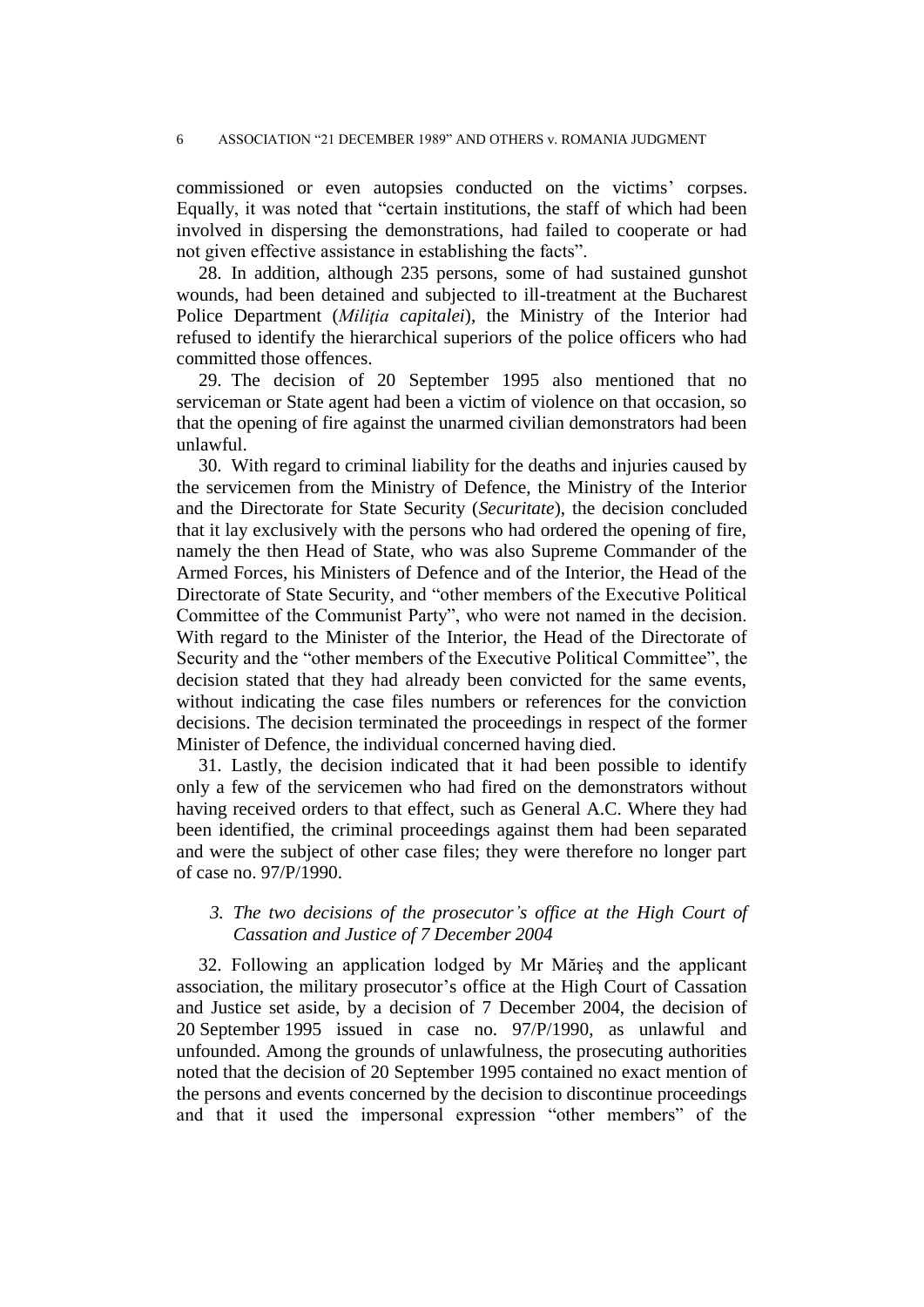Executive Committee of the Communist Party. Another ground of unlawfulness was the fact that the decision had not been communicated to the injured parties or to the persons who had been accused.

In addition, the prosecuting authorities noted that, in spite of the evidence submitted to the investigation file, the decision of 20 September 1995 had not examined the liability of the head of the Patriotic Guards, Colonel P.C., nor that of the servicemen who had played a role in organising the procedure for executing the orders issued by the Head of State or his Ministers.

The prosecuting authorities noted that evidence had not been taken from certain injured parties during the investigation; that servicemen belonging to those regiments which had been deployed to quell the demonstrators had not been questioned; that the registers kept by the military units involved in the repression had not been requested and thus not checked; and that the investigation had not considered the possible involvement of other public institutions, such as, for example, the use of vehicles belonging to the Post Office for transporting prisoners.

33. By a decision of the same day, namely 7 December 2004, the military prosecutor's office ordered the indictment of 102 persons, essentially officers, including high-ranking officers, from the Army, police and *Securitate* forces, for murder (Articles 174-176 of the Criminal Code), genocide (Article 357 of the Criminal Code), inhuman treatment (Article 358 of the Criminal Code), attempts to commit those acts, complicity and instigation in the commission of the above acts and participation *lato sensu*  (*participaţie improprie*) in them, acts committed "during the period from 21 to 30 December 1989"*.* Sixteen civilians, including a former President of Romania and a former Head of the Romanian Intelligence Service, were also charged.

## *4. Developments in the investigation after 2004: branches of the investigation joined to case no. 97/P/1990*

34. Several criminal investigations into the fatal crackdown on the demonstrations of December 1989, which had initially been conducted separately, were joined to the investigation that was the subject matter of case no. 97/P/1990.

35. By a decision of 9 January 2006, the military prosecution authorities ordered that the file concerning the investigation into the fatal repression in Braşov, in the course of which the son of the applicants Mr and Mrs Vlase had been killed, be joined to case no. 97/P/1990. That decision was justified by the fact that the military commanders who had acted in Braşov from 16 to 30 December 1989 were subordinate to General G.V., head of the First Army.

36. A letter of 22 May 2009 from the military prosecuting authorities indicates that 126 decisions to discontinue proceedings, issued in the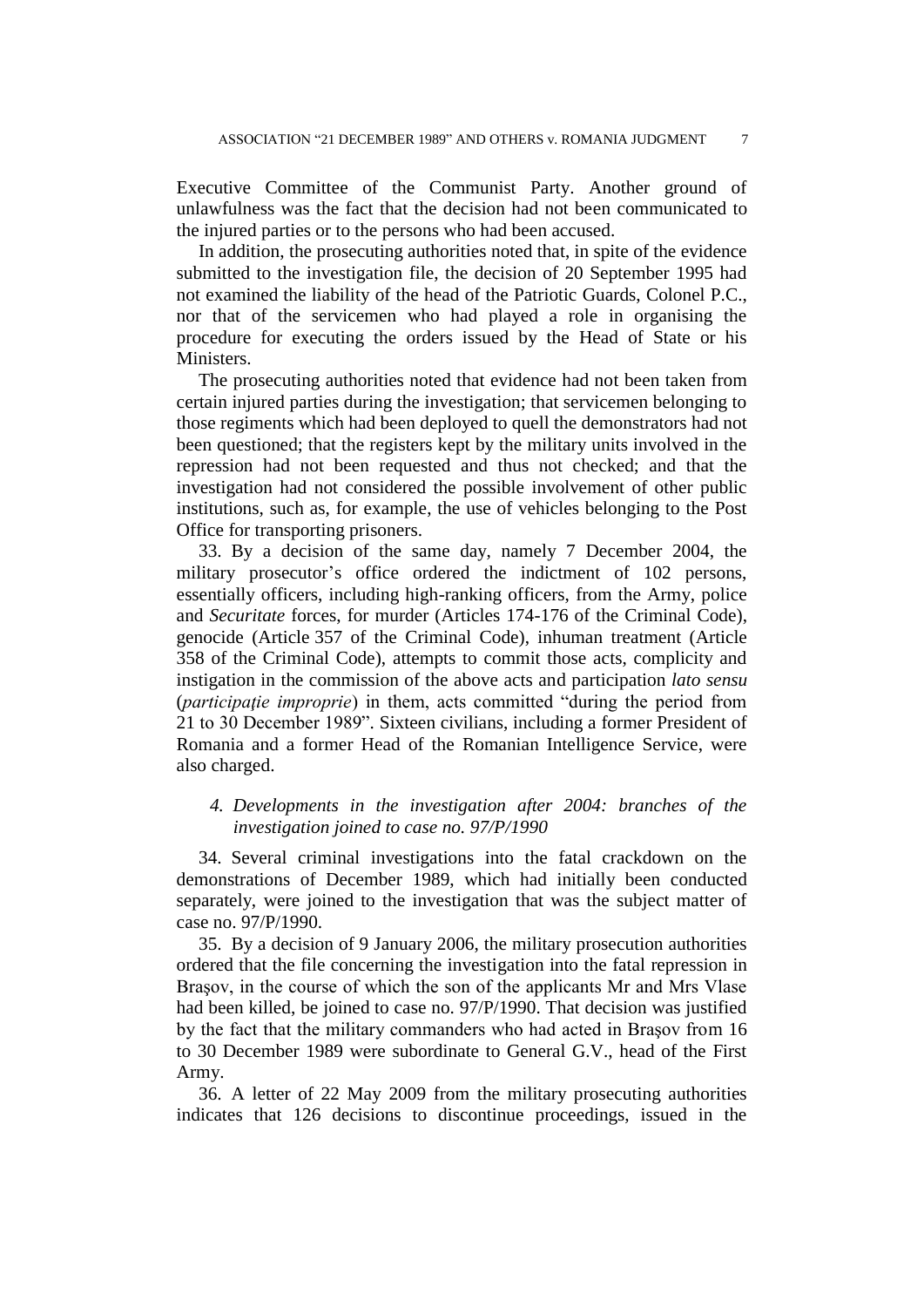separate investigations, were set aside and the relevant files attached to case no. 97/P/1990.

37. After the initial decisions to discontinue proceedings had been set aside, the investigations concerning a total of several hundred victims, who had been killed or injured in the area around the public television building and on Antiaeriană Street in Bucharest*,* and in the towns of Brăila, Constanta, Târgu Mures and Slobozia, were also joined to case no. 97/P/1990. The decisions to discontinue proceedings had been based on the absence of criminal liability, particularly on the ground of factual errors and temporary loss of judgment on the part of the persons involved. The decisions to set aside the decisions to discontinue proceedings that those decisions did not indicate the offences to which the proceedings related or the names of the accused persons, and did not mention the victims of the period from 22 to 30 December 1989.

## *5. The investigative acts carried out in case no. 97/P/1990 after the decision of 7 December 2004*

38. In the letter sent to the applicant association on 5 June 2008, the head prosecutor of the military prosecutor's office at the High Court of Cassation and Justice indicated that during the period 2005 to 2007 6,370 persons had been questioned in case no. 97/P/1990. In addition, 1,100 ballistics reports had been prepared, and more than 10,000 investigative measures (*investigaţii în teren*) and 1,000 on-site inquiries (*cercetare la faţa locului*) had been conducted. He also stated that "among the reasons for the delay [in the investigation], mention should be made of the repetitive measures... concerning the transfer of the case from one prosecutor to another..., the fact that the prosecutors did not promptly inform the injured parties about the decisions to discontinue proceedings... and the fact that the investigation had been reopened several years after the persons concerned had filed their complaints...; the lack of cooperation on the part of the institutions involved in the crackdown of December 1989..., the extreme complexity of the investigation... given that the necessary investigative measures had not been conducted immediately after the impugned homicides and ill-treatment..."

The above-cited letter mentioned another reason for the delay, namely decision no. 610/2007 of the Constitutional Court of 16 July 2007, which withdrew jurisdiction to conduct investigations in case no. 97/P/1990 from the military prosecuting authorities at the High Court of Cassation and Justice and transferred it to the civil prosecutors, that is, to the prosecutor's office at the High Court of Cassation and Justice. In the opinion of the head of the military prosecutor's office, as stated in the above-cited letter of 5 June 2008, the transfer of the case was sufficient to entail new delays in the proceedings, given the significant volume of the case file, the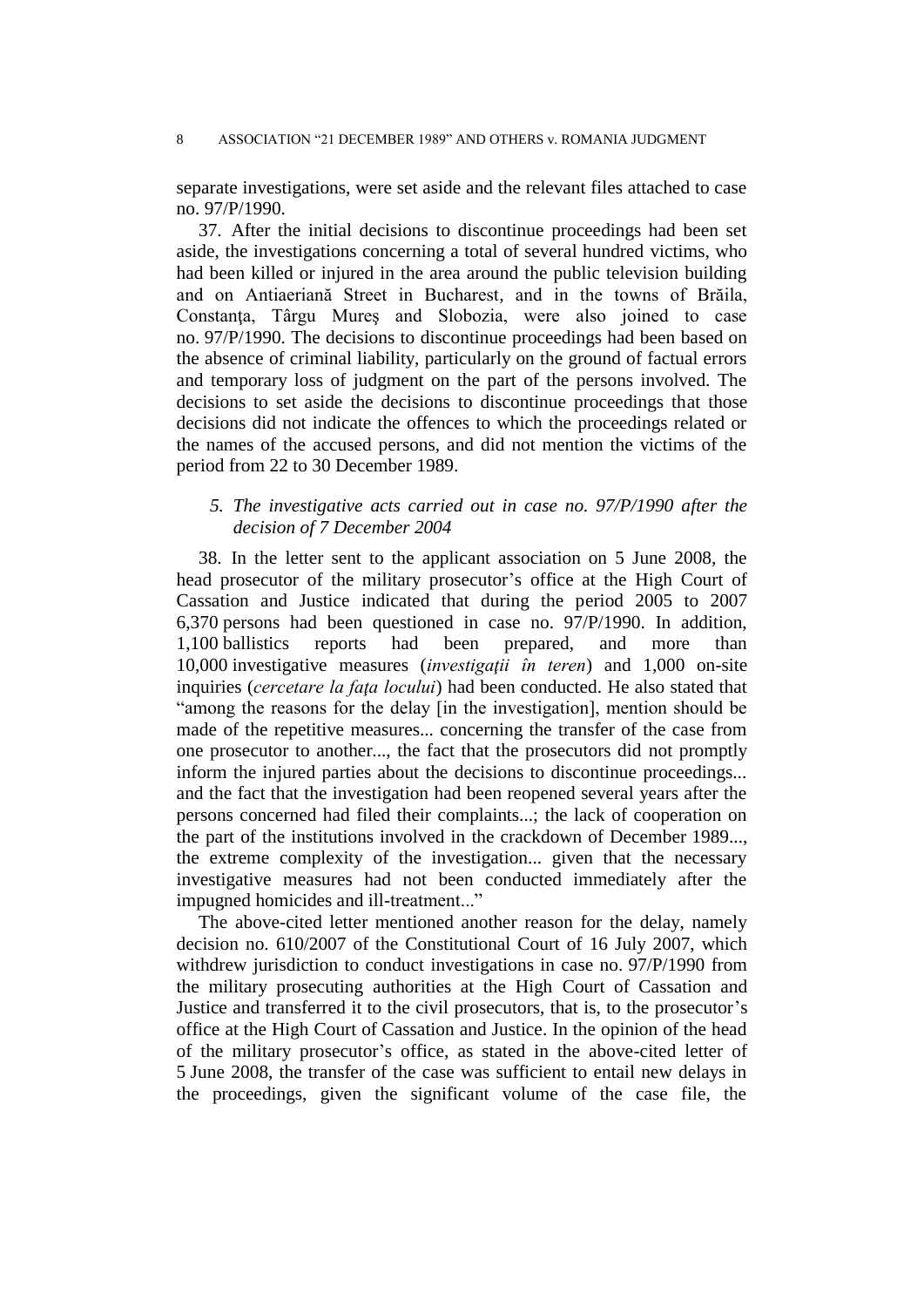complexity of the case and the time that had elapsed since the events under investigation.

39. According to data submitted by the Government, following resumption of the investigation, evidence was taken from 2,800 witnesses and 320 injured parties in 2007, while only 72 witnesses and 38 injured parties had been questioned in 2005. Evidence was taken from 460 witnesses and 210 injured parties in 2008. 443 photographic albums and plates were examined in 2006; 175 were examined in 2007.

40. By a decision of 15 January 2008, the military prosecuting authorities at the High Court of Cassation and Justice decided to separate the investigation concerning the sixteen civilian defendants (including a former President of Romania and a former Head of the Romanian Intelligence Service) from the investigation involving military personnel, and to relinquish its jurisdiction in favour of the prosecutor's office at the High Court of Cassation and Justice.

41. According to a press release issued on 10 February 2009 by the Public Information Office at the High Council of the Judiciary, the President of the Council intended to ask the Judicial Inspection Board to identify the reasons which had prevented the criminal investigation from being conducted rapidly (*va solicita Inspecţiei Judiciare stabilirea cauzelor nesoluţionării cu celeritate a cercetărilor penale*).

## **B. The particular circumstances of the investigation into the death of Nicuşor Vlase**

42. According to the death certificate, Nicuşor Vlase died on 23 December 1989.

43. The criminal investigation into his death was initially the subject of case file no. 158/P/1990 before the Braşov military prosecutor's office. By a decision of 9 January 2006, that case was joined to case no. 97/P/1990.

### *1. Beginning of the investigation*

44. A report drawn up on 3 January 1990 following an external forensic examination, without an autopsy, at the Braşov forensic medical laboratory indicated that death had resulted from an injury inflicted by a firearm, which had caused an external haemorrhage. According to a statement of 27 November 2008 by officer C., a medical doctor at the Braşov military hospital at the material time, he had received an order not to conduct autopsies on corpses.

45. On 26 February 1990 the same doctor C. from the military hospital submitted a "report" to the head of the Braşov county police, following a request from captain [P.]. In this report, he stated that "on 23 December 1989, between 3 a.m. and 5 a.m., the body of Vlase Nicolae, aged 19 years, from Braşov, killed in the Revolution, in the area of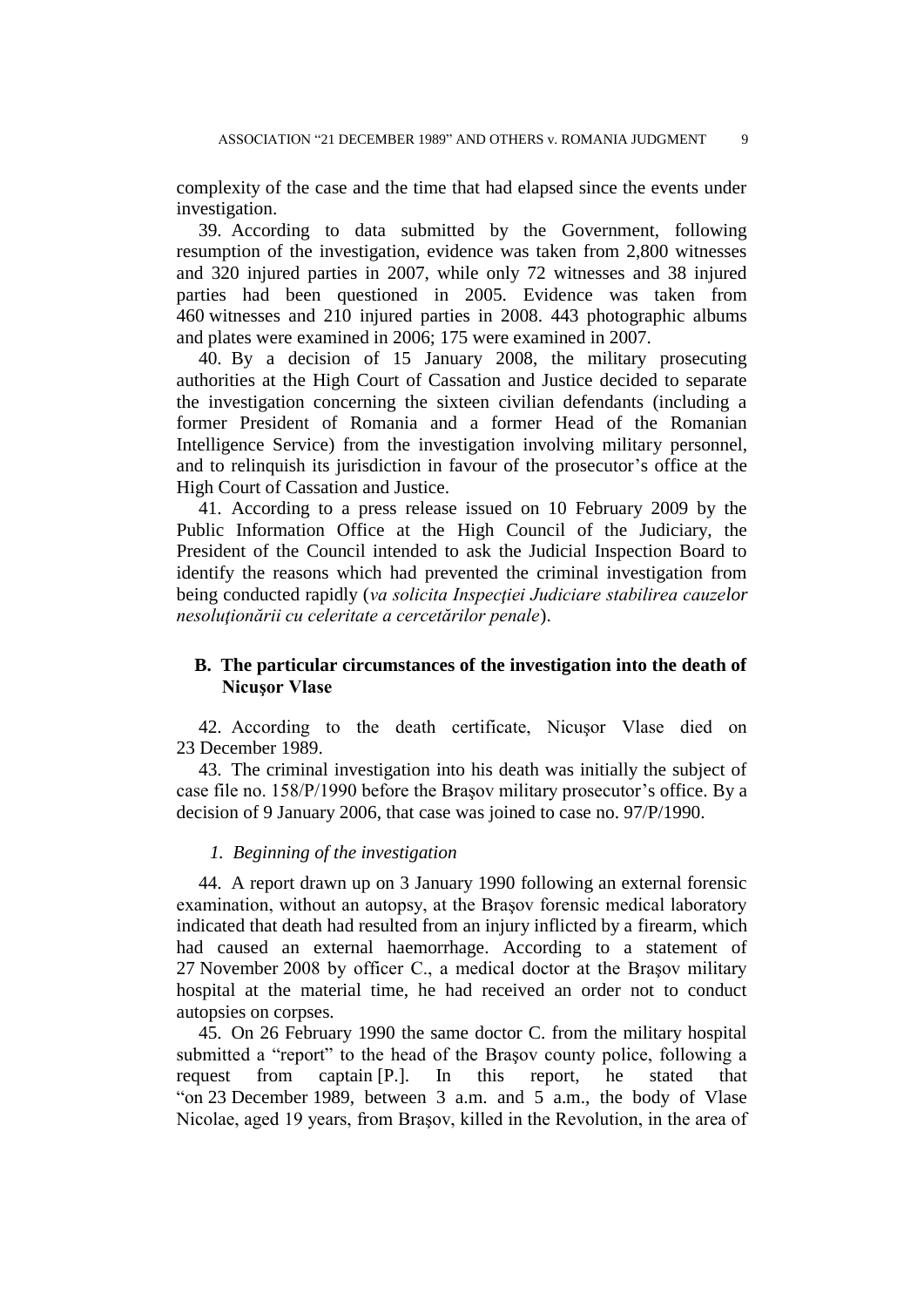the county council building, was brought in" and that "on 26 December 1989, he was transported to the morgue for a post-mortem examination".

46. The applicants, who had noticed traces of violence on their dead son's body and noted that the gunshot wound was still bleeding, suspected that he had not died while being fired on in the crowd of demonstrators in the early morning of 23 December 1989, but at a subsequent date. Following approaches made by them, and at the request of the Braşov military prosecutor, Nicuşor's remains were exhumed and an autopsy was conducted; a forensic medical report was drawn up on 13 March 1991. In spite of the applicants' requests, the authorities refused to allow foreign experts or a doctor appointed by the applicants to take part in the autopsy.

47. Subsequently, in the years 1991-2008, the applicants submitted numerous pleadings to the prosecuting authorities at the Supreme Court of Justice and to the Minister of Justice and the President of the Republic. They asked that those who had tortured and killed their son be identified and held liable. In 1999 they received, for the first time, information about the investigation. According the third applicant (Mrs Vlase), prior to that date the four prosecutors responsible for the investigation had merely recommended to her verbally that she be hospitalised for care and criticised her for failing to keep her son at home, and thus avoid him being killed.

### *2. The decision of 28 December 1994 to discontinue proceedings*

48. By a decision of 28 December 1994, which was not notified to the applicants, the Braşov military prosecutor's office issued a decision to discontinue proceedings in case no. 158/P/1990, concerning the deaths of 39 persons, including the son of applicants Mrs and Mr Vlase, and injuries to 82 persons in Braşov in the night of 22 to 23 December 1989.

The decision indicated that it had not been possible to establish the exact location in the city centre where each of those persons had fallen, since the corpses had been removed before the gunfire had ended, in each case during the night, and they had been identified at a subsequent stage in the military hospital morgue, the county hospital or the forensic medical laboratory to which they had been taken.

Having noted that several hundred armed servicemen had intervened in order to protect the city's most important institutions from an imminent attack, but without identifying those buildings, the military prosecuting authorities stated that "the gunfire had been started in error, without an order to that effect, in the specific conditions of the moment, namely stress, fear of alleged terrorists and fatigue on the part of the military officers". The civilians found themselves caught in the crossfire between servicemen occupying opposing positions. The large number of victims on the night of 22 to 23 December 1989 in Braşov city centre was also explained by the fact that the servicemen from the Ministry of National Defence had used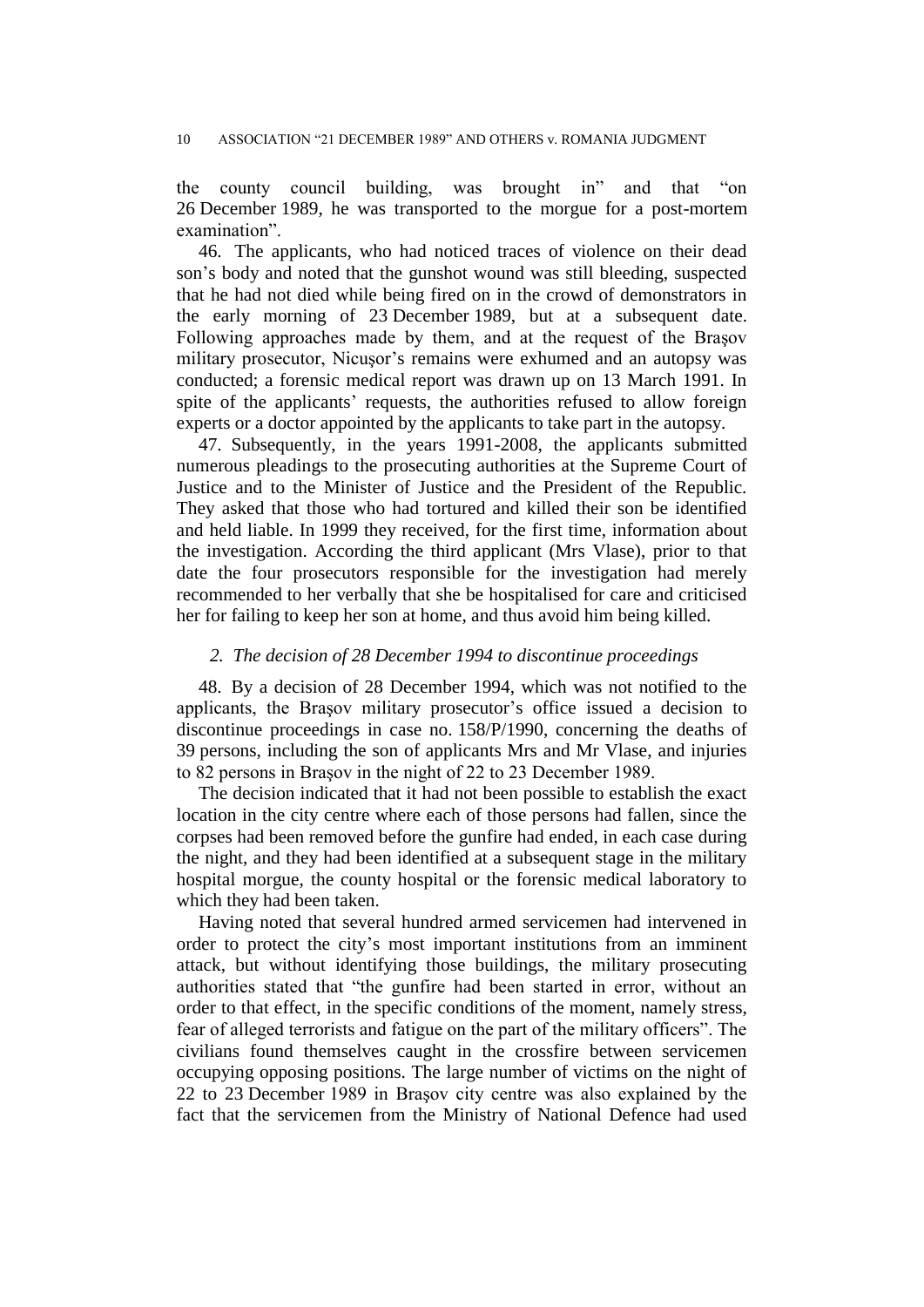more than 270,000 cartridges, the *Securitate* militia had used 1,079 cartridges and the Patriotic guards and those civilians who had obtained rifles had used 39,480 cartridges. Machine guns had also been used and more than a hundred grenades had been thrown.

The military prosecuting authorities considered that the lack of judgment shown by the commanders of the Braşov garrison in failing to take account of the state of mind of the military personnel placed under their command, their tiredness and the stress they were under, could not engage their criminal liability. In their defence, the military prosecuting authorities noted the military officers' lack of experience in urban combat and noted that they had not taken measures prior to the opening of fire in order to establish means of communication between the units deployed in the area.

49. The relevant parts of the decision read as follows:

"When the gunfire began in the city centre, several hundred persons were present, including women and young people, who were responding to an appeal on the national television channel inviting them to take to the streets because the revolution was in danger.

All of those civilians found themselves caught in the crossfire between servicemen occupying opposing positions and those of their number (the women and young people) who had not performed military service did not know that they ought to lie down. Indeed, even serving military personnel, taken by surprise, were standing when the gunfire began.

In those circumstances, dozens of people, including servicemen, were hit by bullets in the first minutes after the gunfire began.

All of the servicemen who were in Braşov city centre that night, the vast majority of whom gave evidence, stated that they were tired, as the majority had been posted there since the previous night, namely 21 to 22 December 1989, that they were all afraid, because they had learned what was happening in Bucharest and that, on their own initiative, they had loaded their weapons, since they were expecting to be attacked from one moment to the next.

In those circumstances, it had been sufficient that civilian I.E. fire the first shots in the direction of persons whom he considered suspect for all of the servicemen in the city centre to open fire in turn, without prior orders from their commanders...

All of the armed individuals – both servicemen and civilians – who used their weapons in the city centre during the night of 22 to 23 December 1989 were acting in good faith and were attached to the revolution, and were convinced that they were acting to protect it. They used their weapons on account of the prevailing confusion and the considerable fear and suspicion which had taken hold of everyone who was in the streets."

### *3. Subsequent developments in the investigation, from 1999 to date*

50. By a letter of 9 July 1999, the head prosecutor at the Braşov military prosecutor's office informed applicant Nicolae Vlase that the investigation into the death of his son had ended with a decision to discontinue the proceedings "on account of factual error, which ruled out any criminal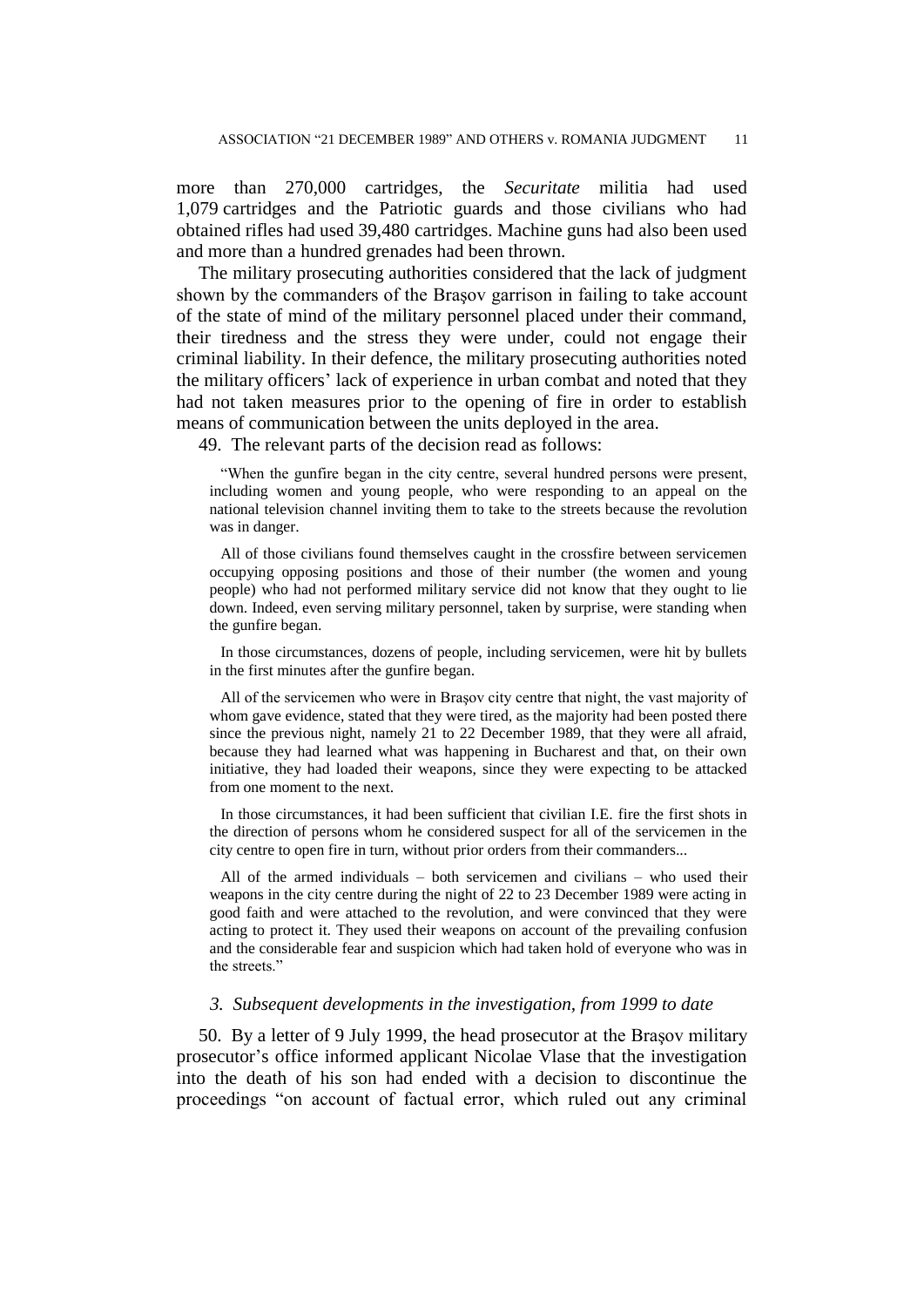liability". According to that letter, the investigation had established that the applicants' son had died "in the course of the events of December 1989", without any further precision as to the place, time or other circumstances surrounding his death. The letter then reported the findings of a forensic report drawn up on 13 March 1991, after the corpse had been exhumed, stating that Nicolae N. Vlase had died a violent death, resulting from external bleeding subsequent to severing of the left femoral artery caused by shots from a firearm. The letter also indicated that the forensic report had not found any further traces of violence on the victim's body, with the exception of an excoriation measuring  $2 \text{ cm}^2$  on the back of his right hand.

51. The applicant Elena Vlase challenged that decision before the military prosecuting authorities at the Supreme Court of Justice.

52. By a decision of 30 August 1999, the military prosecuting authorities set aside the decision of 28 December 1994 to discontinue proceedings, on the ground that the investigation had been incomplete and "that there was no evidence to justify exonerating from criminal liability the persons who had been under an obligation to direct and coordinate the servicemen's actions ... in such a way as to maintain control of the situation and avoid loss of life or injuries to innocent persons". In the same decision, the military prosecuting authorities noted that the circumstances in which 600 "ZBtype" rifles had been distributed to civilians who had not been trained in their use had not been elucidated. In addition, the persons directly responsible for the death of 39 persons and the injuries caused to 82 other servicemen and civilians had not been identified.

53. On 23 March 2001, 21 July and 25 November 2003, 25 January, 18 October and 24 December 2005 and 3 January 2006, the applicants reiterated their criminal complaints against the police officers, *Securitate* agents and doctors who, they alleged, had been involved in their son's violent death.

54. By a letter of 11 July 2001, the military prosecuting authorities at the Supreme Court of Justice informed Elena Vlase that the investigation into her son's death was ongoing.

55. By a letter of 21 October 2002, the Governor of Codlea Prison sent the military prosecuting authorities a statement made by prisoner M.C. in 1990, which referred to the murder of the applicants' son in December 1989. According to that witness, Nicuşor had been killed by a police officer while in custody in the headquarters of the Braşov county police.

56. By a letter of 18 December 2003, the Ministry of Justice replied to Elena Vlase, stating that the complaint about delays in the criminal investigation into her son's death had been transferred to the prosecutor's office at the High Court of Cassation and Justice.

57. By a decision of 9 January 2006, the prosecutor's office ordered that the case file concerning the investigation into the fatal crackdown in Braşov be attached to case no. 97/P/1990, since the military commanders who had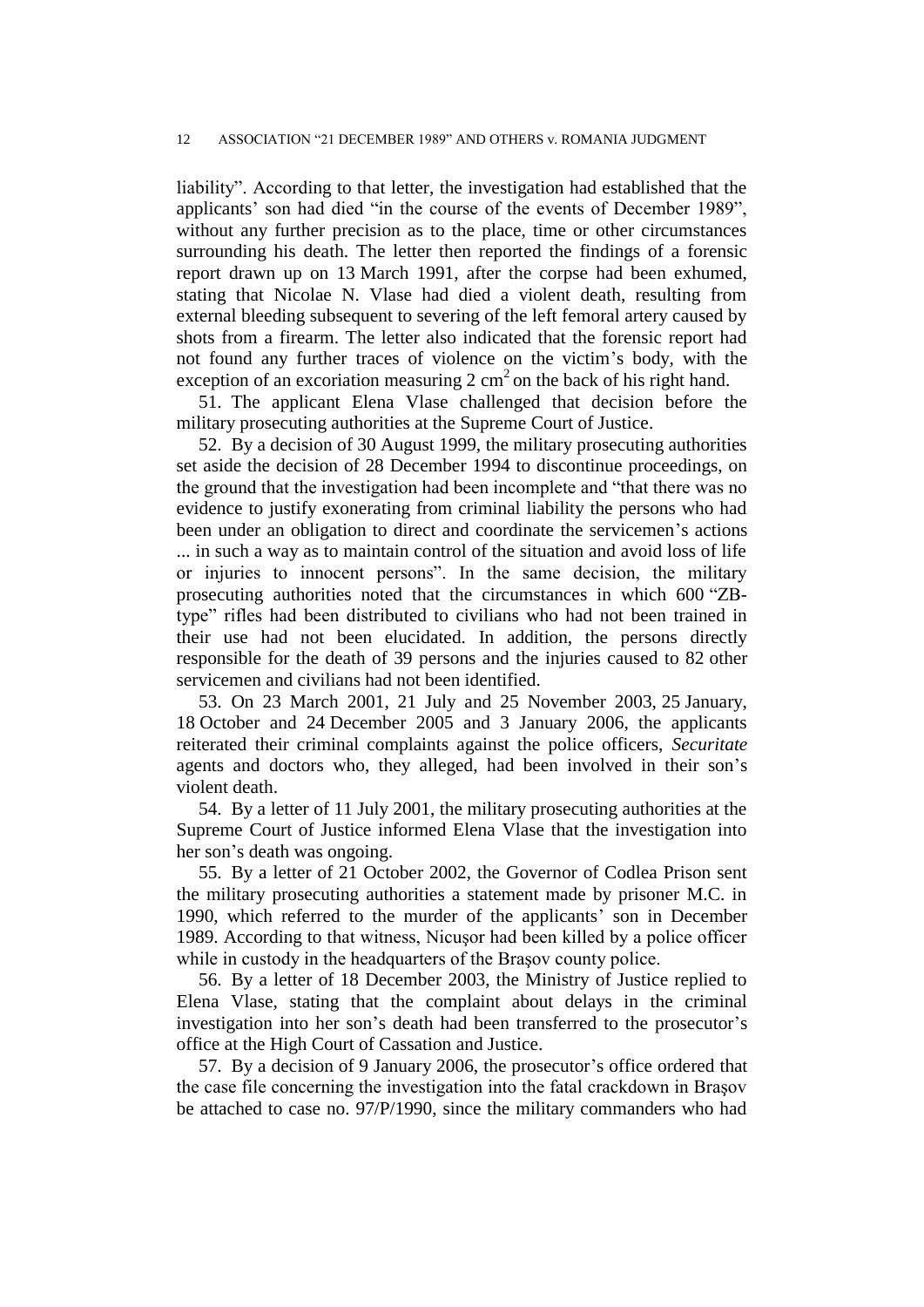acted in Braşov from 16 to 30 December 1989 were subordinated to General G.V., Head of the First Army.

58. By letters of 27 January and 5 November 2007, on the basis of statements by witness M.C., the applicants requested that the military prosecuting authorities at the High Court of Cassation and Justice question several persons, including military prosecutors and a forensic medical examiner, for the purpose of the investigation. In addition, they asked that a video recording, submitted by them, be examined; it allegedly depicted their son's corpse with signs of torture on it.

59. According to a letter sent to Mrs Vlase by the military prosecutor's office at the High Court of Cassation and Justice on 4 April 2008, the criminal investigation into the death of the applicants' son was continuing in the context of case no. 97/P/1990 (see part A above).

60. By letters of 16 October 2008 and 29 January 2009, the High Council of the Judiciary replied to a complaint from applicant Elena Vlase, alleging a lack of effectiveness in the investigation into her son's death. The Council had found that, in the years 1994 to 2001 and 2002 to 2005, no investigative measure had been taken to establish those responsible for the death of her son. It further noted that no measure could be ordered, since prosecutors' disciplinary liability could only be established within one year of an offence.

Finally, the Council indicated that investigative measures had indeed been taken after December 2004, so that no liability could be incurred by the prosecutors responsible for the investigation.

## *4. The civil proceedings brought by applicants Elena and Nicolae Vlase*

61. On an unspecified date in 2004 the applicants brought proceedings against the Ministry of Defence, the Ministry of the Interior and the Romanian Intelligence Service. They claimed compensation from those institutions, which they considered liable for the death of their son and for hindering the related investigation.

62. By a decision of 31 January 2005, the Braşov County Court declared their action inadmissible for failure to pay the full stamp duty (*insuficienta timbrare a acţiunii*), despite the fact that the court had taken note of a statement by the applicants indicting that they did not have the resources to pay the full amount due. That decision was upheld by the Braşov Court of Appeal on 5 May 2005. The applicants appealed on points of law. On 1 March 2006 they asked the Court of Cassation to defer its decision on their appeal until the prosecutor's office had reached a decision on the investigation into their son's death and to order the prosecutor's office to notify them of that decision. The applicants' appeal subsequently lapsed. On 14 February 2008 the High Court of Cassation and Justice found that the case had been struck out for inaction.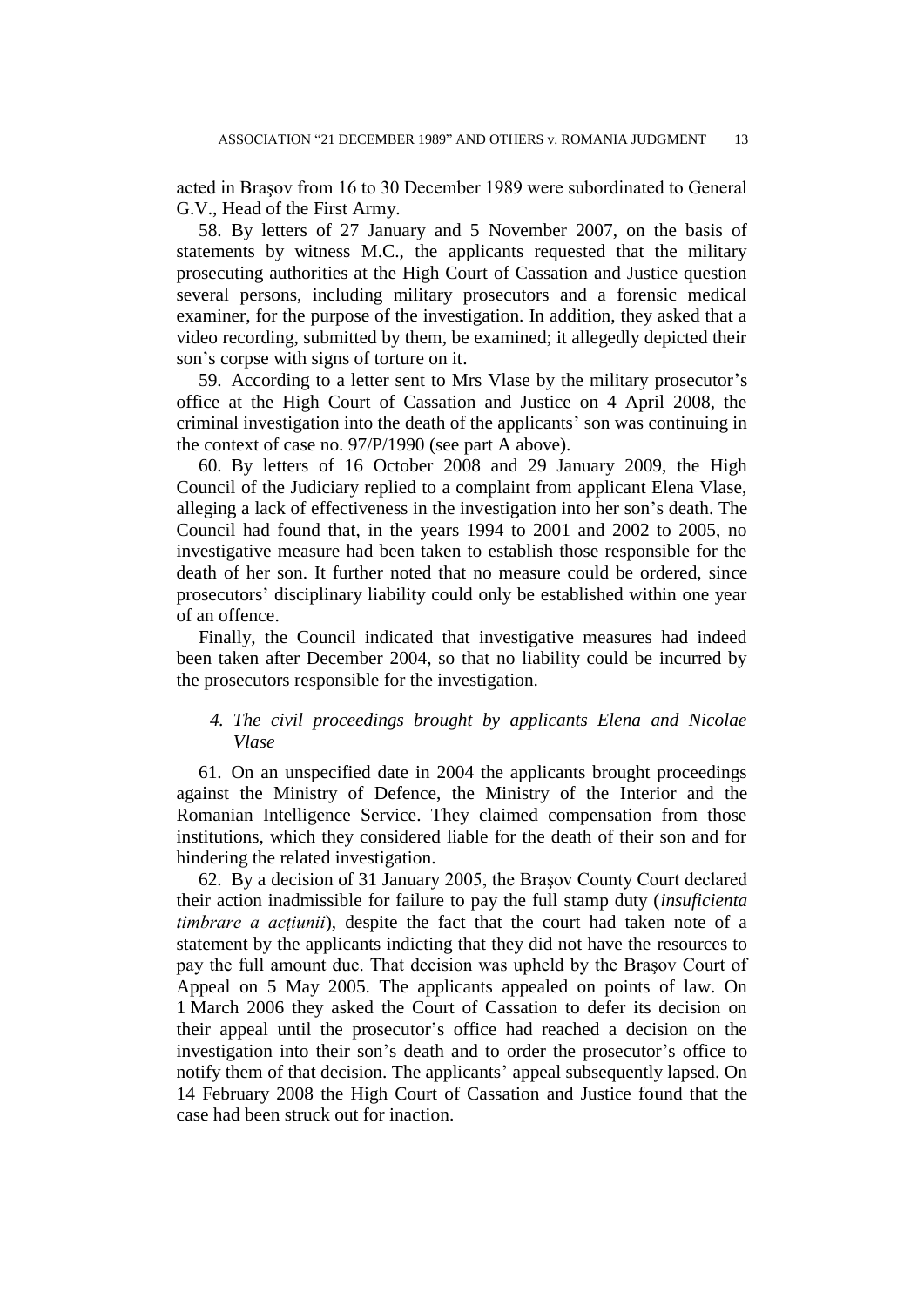...

## **D. Other circumstances concerning the investigation**

## *1. Draft amnesty law in respect of acts committed by military personnel*

80. On 31 July 2008 the applicant association applied to the High Council of the Judiciary in connection with what it considered an attempt to influence the prosecutors responsible for the investigations into the events of December 1989 to June 1990. The association indicated in its pleadings that, on an initiative by a non-governmental organisation, namely the Association of Reserve and Retired Military Officers, the Ministry of Defence had on 18 July 2008 communicated to the military prosecuting authorities, through its legal directorate, a draft amnesty law in respect of the acts committed by military personnel in December 1989. The applicant association also stated that the head of the military prosecutor's office had disseminated the bill to all prosecutors, expressly requesting their opinion on the expediency of such a law and its content. The association viewed this as an attempt to influence the prosecutors and to suppress definitively the investigations into the impugned events; it regretted the fact that a private member's bill intended to speed up those investigations and improve their effectiveness, which had previously been lodged by several nongovernmental organisations, including the applicant association, had not been disseminated to prosecutors, as the draft amnesty law had been.

In a press release of 8 September 2008, the Ministry of Defence indicated that it had received the draft amnesty law from the Defence Committee in the Chamber of Deputies and specified that no opinion had been drawn up in that connection.

...

...

## **E. Circumstances concerning secret surveillance**

87. In addition, the applicant association and its president, the second applicant, considered that they had been subjected to secret surveillance measures, in particular telephone tapping. The second applicant submitted two intelligence files in his name, dated 28 June and 6 December 1990, and a summary report from the Romanian Intelligence Service (hereafter, the "SRI") dated 24 November 1990.

88. A report, dated 28 June 1990 and classified secret, prepared by the operational department of the Bucharest Police Inspectorate and signed by the head of that department, Major M., which was submitted by Mr Mărieş and the authenticity of which has not been contested by the Government,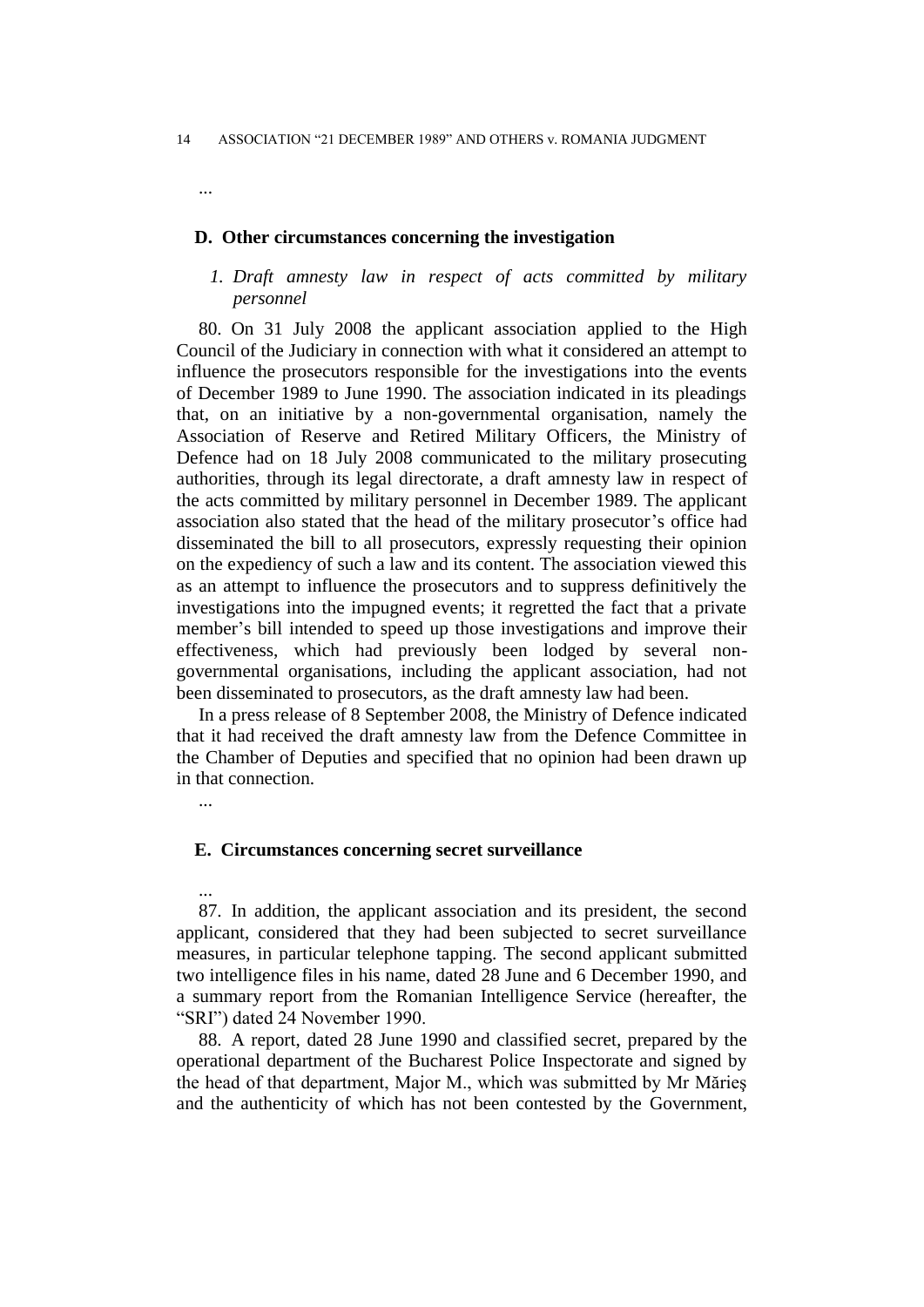provides a detailed description of, in particular, the applicant's living conditions, and those of his companion. It includes information on their shared life, parents, professional activities, leisure activities at home and meetings with friends, their intention to purchase a car, the applicant's relations with his neighbours, his political opinions and the content of an interview given by him to a radio station. The same report notes the applicant's "active participation" for four consecutive days in the demonstrations of December 1989, and his presence in the building that had housed the headquarters of the Central Committee of the Romanian Communist Party.

89. Another document from the SRI, dated 24 November 1990, a certified copy of which was issued on 13 November 2006, concerns the activities of several individuals, including the applicant, in the period from April to June 1990, and especially their participation in the anti-government demonstrations of that period. The document states, *inter alia*, that the applicant, Mr Mărieş, was one of the persons to whom "the American Embassy had offered accommodation so that [he] could rest".

90. The 6 June 2002 edition of the newspaper *Evenimentul zilei* published an article entitled "The 13 persons under surveillance by the SRI", accompanied by a facsimile copy of an alleged SRI document. The document contained a list of thirteen persons who were under surveillance and included the applicant's companion, in whose name the landline telephone used by him had been registered.

91. In a letter of 14 April 2008 the association asked the SRI to send it the official references of the tapping warrants issued in respect of the association's three mobile phones and two landline telephones.

92. On 16 February 2009 the applicant Mr Mărieş repeated the request to the SRI, asking whether, between December 1989 and the date of his request, surveillance warrants had been issued in his regard and whether his telephone communications had been monitored.

93. By a letter of 19 February 2009, the SRI replied, stating that, under the National Security Act (Law no. 51/1991) and the SRI (Activities) Act (Law no. 14/1992), it was impossible to confirm or deny what he was requesting (*necesitatea respectării prevederilor imperative ale legislaţiei în vigoare determină imposibilitatea confirmării ori infirmării cererii dumneavoastră*). By letters of 9, 10 and 17 March 2009, three other bodies with powers in the area of national security, namely the External Information Service (hereafter, the "SIE"), the special forces (the Protection and Watch Service – *Serviciul de Protecţie şi Pază* (hereafter, the "SPP") and the General Directorate of Information and Internal Protection at the Ministry of the Interior, replied to the applicant, stating that he had not been subject to activities by the relevant institution (the SPP), or that they had no information on that subject (the SIE and the Directorate of Information in the Ministry of the Interior).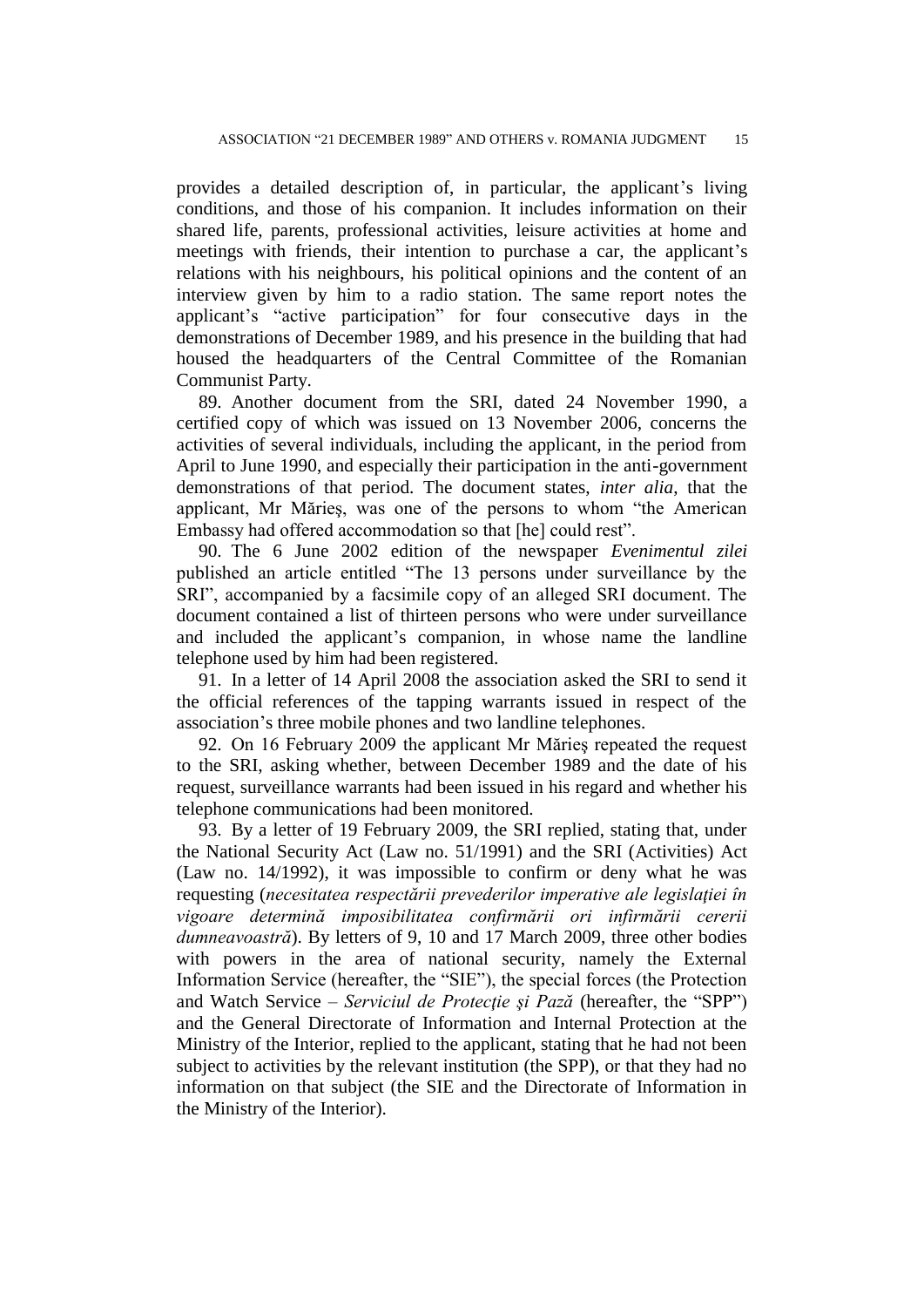94. The letter of 23 February 2009 from the military prosecuting authorities indicates that in, the prosecution service had not ordered or requested interception of the applicants' telephone conversations in relation to file no. 97/P/1990 and that no orders to that effect had been issued.

# II. RELEVANT DOMESTIC AND INTERNATIONAL LAW AND **PRACTICE**

### **A. Law and practice relating to the criminal investigation**

### *1. The Constitutional Court's decision no. 610/2007*

95. The Constitutional Court's decision no. 610/2007 of 16 July 2007 concerns the objection of unconstitutionality submitted against a transitional provision of Law no. 356/2006, on Reform of the Code of Criminal Procedure and the Judiciary Acts. Under that law, jurisdiction for examining criminal accusations in respect of offences committed jointly by civilians and servicemen lay with the ordinary civil prosecutors' offices and courts, and no longer with the military prosecuting authorities and courts as in the period prior to the legislative reform. However, the new law provided that in respect of investigations that were ongoing on the date on which the law entered into force, the military prosecuting authorities and courts continued to have jurisdiction for cases involving civilians as co-defendants alongside servicemen. By decision no. 610/2007, the Constitutional Court found that this transitional measure was unconstitutional.

## *2. The Draft Amnesty Law in respect of acts committed during the events of December 1989 and imputed to servicemen of the Armed Forces*

96. The draft law transmitted on 18 July 2008 by the legal directorate of the Ministry of Defence to the military prosecuting authorities at the High Court of Cassation and Justice for consultation, includes two sections which are worded as follows:

#### **Article 1**

"Acts which were allegedly committed at the time of the Revolution of December 1989, acts based on the constitutional provisions and on the military oath and the military regulations in force at the material time shall be amnestied and exonerated from all criminal liability, irrespective of the sentence prescribed by law or applied by the courts."

#### **Article 2**

"The military officers and service personnel who have been tried and convicted, or against whom judicial proceedings have been brought on account of their participation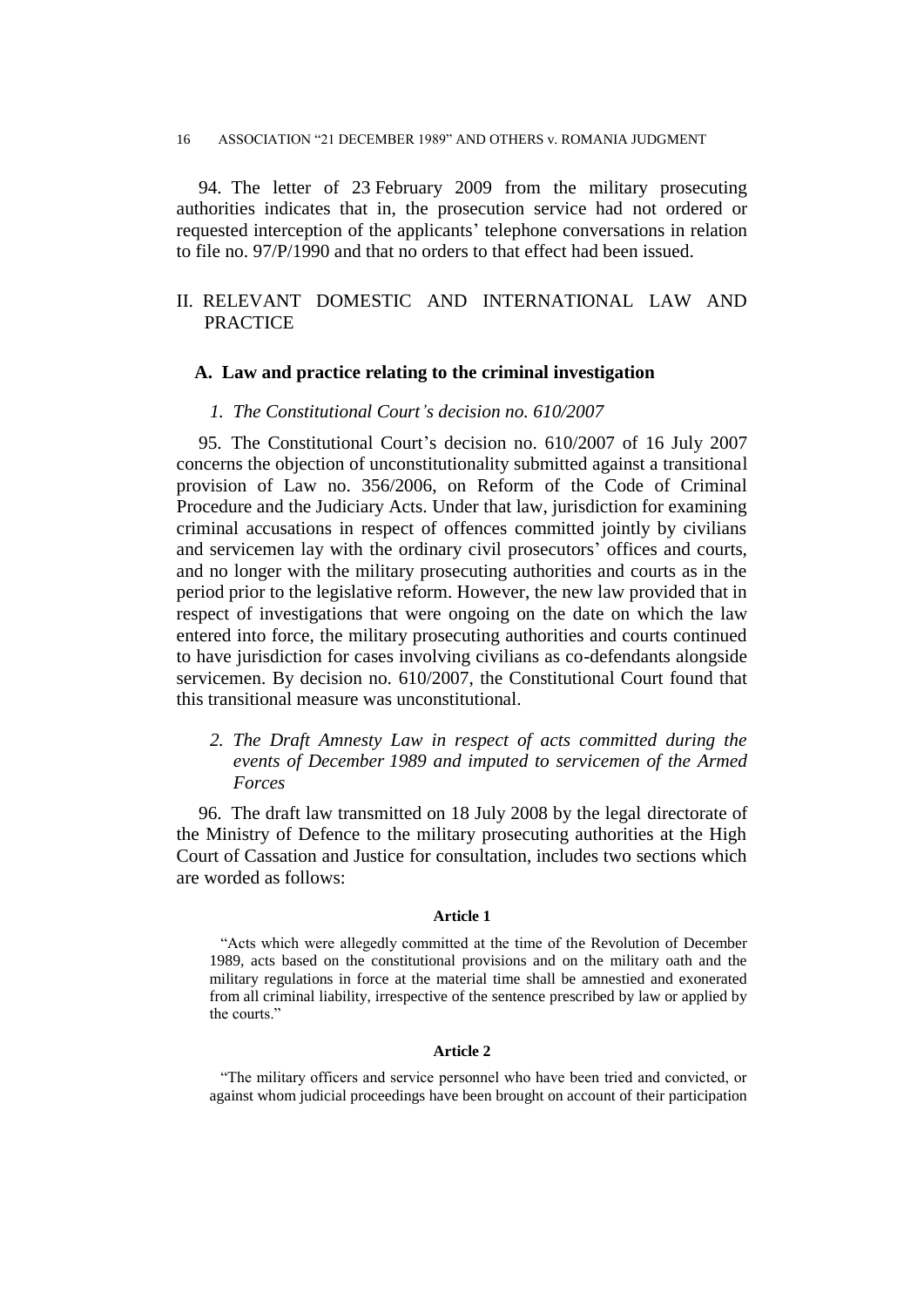in the events of December 1989 shall qualify for the amnesty and all consequences arising therefrom."

## *3. Government decisions no. 94 of 10 February 2010 and no. 184 of 9 March 2010*

97. The Government's decisions no. 94 of 10 February 2010 and no. 184 of 9 March 2010, concerning the declassification of certain documents classified as State secrets and issued by the Ministry of National Defence, were published in Official Gazette no. 104 of 16 February 2010 and no. 159 of 12 March 2010 respectively. They concerned authorisation to declassify documents classed as "top secret" and "secret", listed in the annexes to those decisions, on the ground that their disclosure could no longer be harmful to national security, the defence of the State, public order or the interests of individuals. The documents in question included reports and orders of the day, by unit, from several military units, and related to the missions conducted during the events of December 1989 and subsequently; they contained information, *inter alia*, on the orders received, the numbers deployed, the ammunition available and the actions taken. They indicate that the majority of the military units were on combat mission until 17 December 1989 to the beginning of January 1990. They also show that, until the Ceausescu couple fled, the military units were on a partial state of alert, while a report of 22 December 1989 indicates that, following that event, the National Salvation Front Council ordered that, with immediate effect, all military personnel and Patriotic Guards were to be a state of alert and to participate, with all of their number and resources, in securing and defending the achievements of the revolution.

...

## *5. Judicial decisions awarding compensation for the ineffectiveness of the investigation*

101. The Government submitted two judgments, nos. 4238 and 4505 of 12 and 19 June 2008 respectively, delivered by the Bucharest  $(5<sup>th</sup> District)$ Court of First Instance, concerning the obligation on the State, represented by the Ministry of Finance, to pay the complainants, close relatives of persons who had died in the course of the anti-totalitarian demonstrations in Bucharest in December 1989, compensation in respect of the pecuniary and non-pecuniary damage sustained as a result of the excessive length and ineffectiveness of the investigation opened following those events.

102. Relying on the provisions of the Constitution and the case-law of the European Court of Human Rights with regard to the obligation on the domestic authorities to conduct an effective investigation and to conclude criminal proceedings within a reasonable time, the court considered that the investigation, which had begun in 1990 and which, eighteen years later, was still pending before the prosecutor's office, did not satisfy the requirements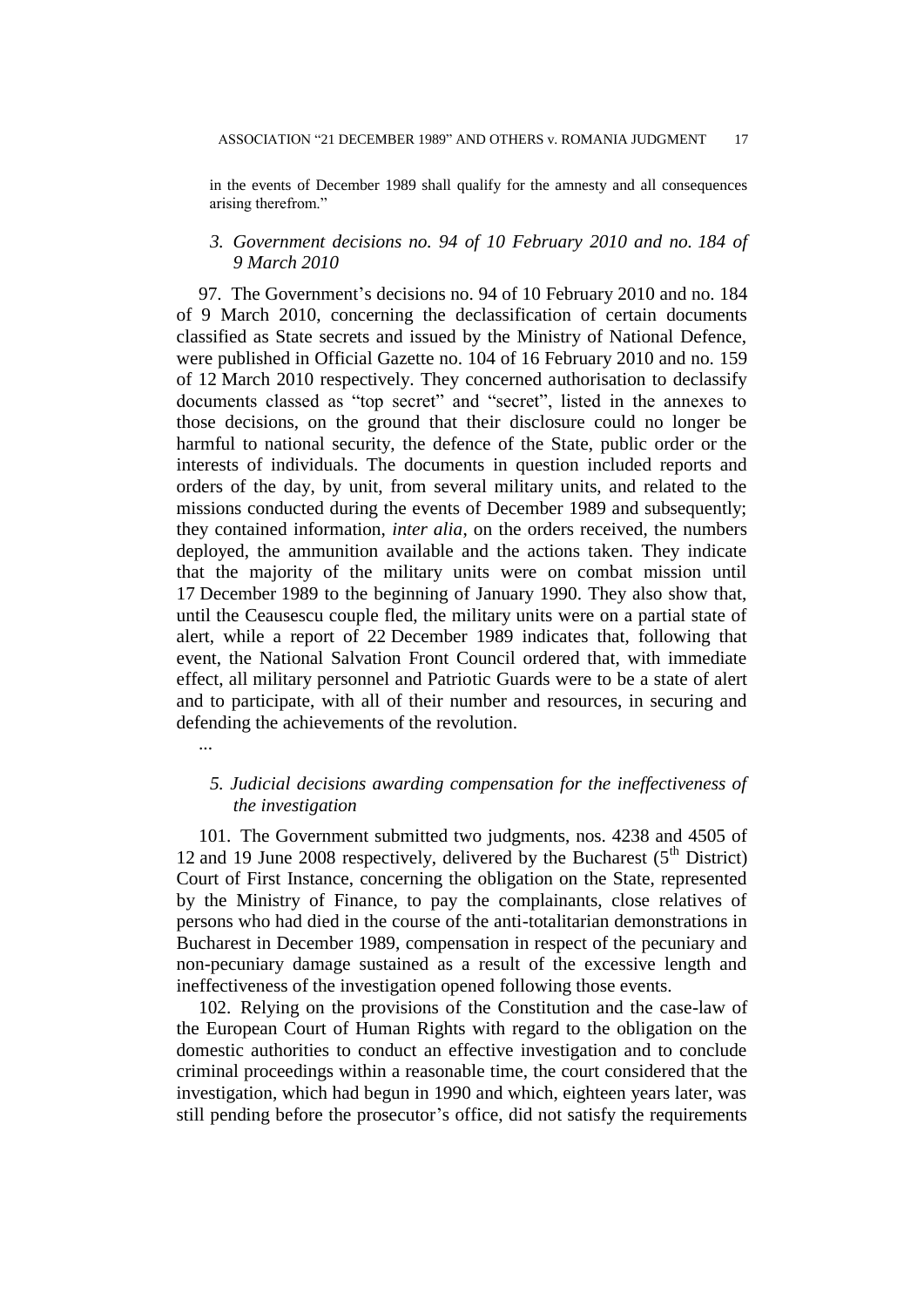of the Convention. In consequence, finding that the passivity of the domestic authorities amounted to a fault, which had occasioned pecuniary and non-pecuniary damage for the purposes of the provisions of Articles 998 and 999 of the Civil Code on civil liability in tort, the court ordered the Ministry of Finance to pay the complainants 100,000 new Romanian lei (RON) and RON 50,000 respectively.

103. On an appeal lodged by the Ministry of Finance against the judgment of 12 June 2008, the Bucharest County Court, by a final judgment of 27 January 2009, decreased the amount awarded to RON 50,000. The Government did not state whether the judgment of 19 June 2008 had become final. Nonetheless, it appears from the official Internet site of the Romanian courts that on 21 January 2009 the Bucharest County Court allowed the appeal against the judgment of 19 June 2008 and dismissed the original complainants' claims. According to that same source, that decision to dismiss the complainant's claims was upheld at final instance by the Bucharest Court of Appeal, by a judgment of 20 January 2010.

...

...

## **C. Provisions relating to surveillance measures and the Council of Europe texts**

108. The key parts of the relevant domestic law are set out in the judgments in the cases of *Rotaru v. Romania* [GC], no. 28341/95, § 31, ECHR 2000-V, and *Dumitru Popescu v. Romania (no. 2)*, no. 71525/01, §§ 40-46, 26 April 2007.

109. Interim Resolution ResDH(2005)57 concerning the judgment of the European Court of Human Rights of 4 May 2000 in the case of Rotaru against Romania, adopted by the Committee of Ministers on 5 July 2005 at the 933rd meeting of the Ministers' Deputies, called on the Romanian authorities rapidly to adopt the legislative reforms necessary to respond to the criticism made by the Court in its judgment concerning the Romanian system of gathering and storing of information by the secret services. The relevant parts are worded as follows:

"The Committee of Ministers, under the terms of Article 46, paragraph 2, of the Convention for the Protection of Human Rights and Fundamental Freedoms, as amended by Protocol No. 11 (hereinafter referred to as "the Convention"),

Having regard to the final judgment of the European Court of Human Rights in the Rotaru case delivered on 4 May 2000 and transmitted the same day to the Committee of Ministers under Article 46 of the Convention;;

Recalling that the Court noted, under Article 8 of the Convention, that the domestic law did not lay down with sufficient precision the limits to be respected in the exercise of the power to gather, record and archive information concerning national security (paragraph 57 of the judgment), as well as the absence of a procedure to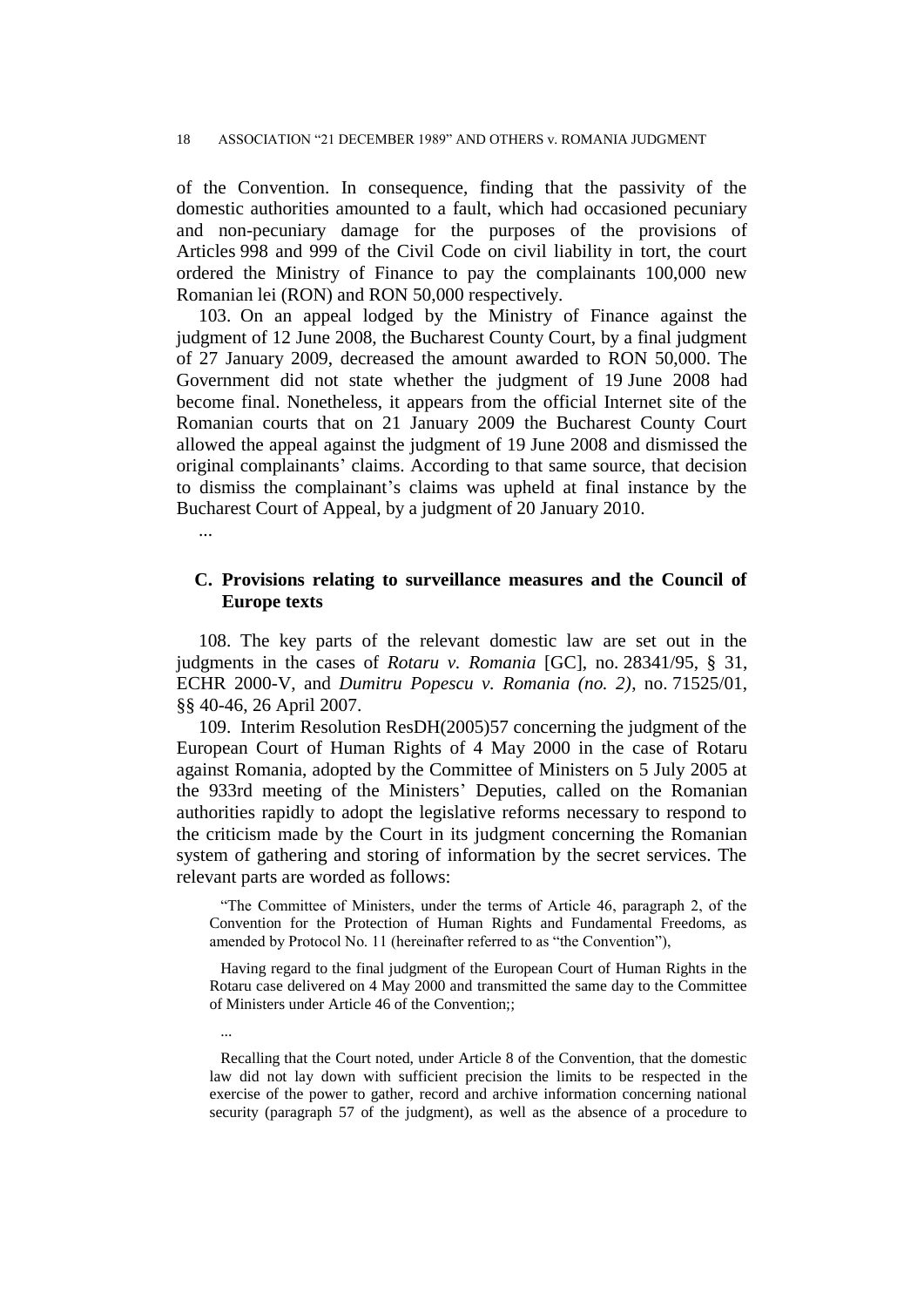supervise the activity of the secret services to ensure respect of the values of a democratic society; supervision which should be carried out, at least in the last resort, by the judiciary (paragraph 59 of the judgment);

Also recalling that the Court concluded, under Article 13 of the Convention, that no provision of Romanian law allowed the applicant to challenge the holding by the intelligence services of information on his private life or to refute the truth of such information (paragraph 72 of the judgment);

... Noting nevertheless with regret that, more than five years after the date of the judgment, several shortcomings identified by the European Court still do not seem to have been remedied, in particular concerning the procedure to be followed in order to have access to the archives taken over by the RIS from former secret services (other than the Securitate), the absence of specific regulation concerning the age of the information which could be stored by the authorities, or the lack of a possibility to contest the holding of this information and, save for the cases provided for by Law

No. 187/1999, their truthfulness,

CALLS UPON the Romanian authorities rapidly to adopt the legislative reforms necessary to respond to the criticism made by the Court in its judgment concerning the Romanian system of gathering and storing of information by the secret services,"

110. The relevant extracts of Resolution Res(2004)3 on judgments revealing an underlying systemic problem, adopted by the Committee of Ministers on 12 May 2004, and Recommendation Rec(2004)6 of the Committee of Ministers on the improvement of domestic remedies, adopted on 12 May 2004, and its appendix are reproduced in the *Maria Atanasiu and Others v. Romania* judgment, nos. 30767/05 and 33800/06, §§ 81-83, 12 October 2010.

### THE LAW

## I. ALLEGED VIOLATION OF ARTICLE 2 OF THE CONVENTION, RELIED ON BY MR AND MRS VLASE

111. The applicants Mr and Mrs Vlase alleged that their son, Nicuşor Vlase, was killed at the end of the December 1989 following the use of lethal force by State agents. They criticised the relevant authorities for failing to conduct an effective, impartial and thorough investigation, capable of leading to the identification and punishment of those responsible. In that respect, they submitted that the criminal investigation concerning their allegations of an infringement of the right to life was still pending, and complained about the Romanian authorities' lack of diligence. They also complained about the draft amnesty law in respect of acts imputed to servicemen in the Armed Forces which occurred at the time of the events of December 1989, transmitted on 18 July 2008 to the military prosecuting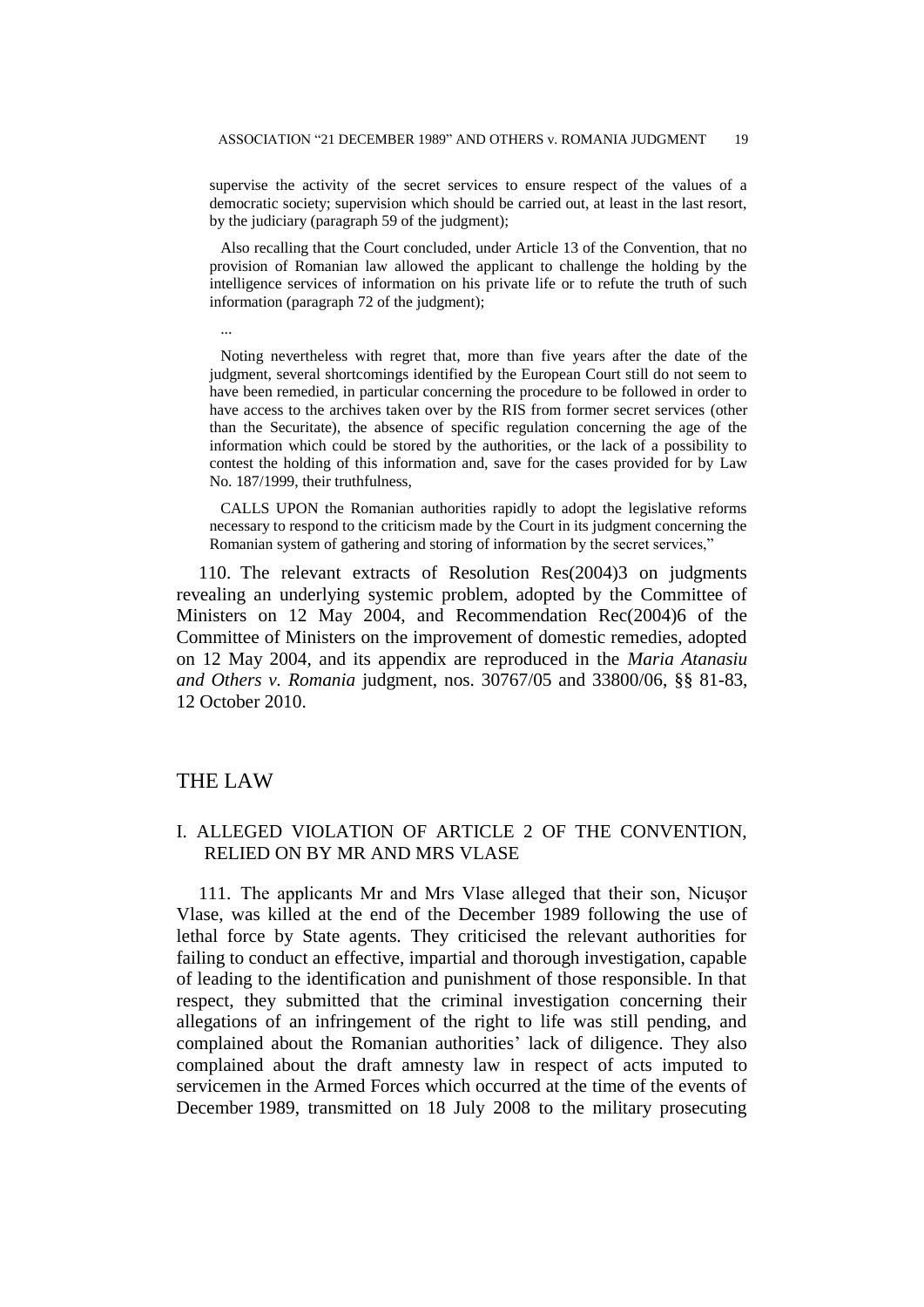authorities at the High Court of Cassation and Justice, for consultation, by the Legal Directorate at the Ministry of Defence. They relied on Article 2 of the Convention, which provides:

**Article 2**

"1. Everyone's right to life shall be protected by law...."

112. The Government contested this argument.

### **A. Admissibility**

113. The Government raised two preliminary objections in this connection. Firstly, they challenged the Court's jurisdiction *ratione temporis* to examine the applications under the procedural limb of Article 2 of the Convention, and, secondly, they submitted that the applicants had failed to exhaust the domestic remedies.

### *1. The objection of lack of jurisdiction* ratione temporis

114. With reference to the Court's findings in the case of *Blečić v. Croatia* ([GC], no. 59532/00, §§ 63-69, ECHR 2006-III), the Government submitted that the acts by which a Convention right was supposedly infringed and the related proceedings were inextricably linked and could therefore not be examined separately. As the events in question and the opening of the investigations had occurred prior to ratification of the Convention by Romania on 20 June 1994, the Government considered that the Court did not have jurisdiction *ratione temporis* to examine the complaint under the procedural aspect of Article 2 of the Convention.

115. In reply, the applicants relied on the judgment in *Şandru and Others*, cited above, in which the Court held that it had jurisdiction *ratione temporis* to examine a similar complaint concerning the ineffectiveness of a criminal investigation into the armed repression of demonstrations which took place in Timişoara in December 1989.

116. The Court reiterates the principles laid down in its judgment in the case of *Šilih v. Slovenia* ([GC], no. 71463/01, §§ 159-163, 9 April 2009), to the effect that the procedural obligation to carry out an effective investigation under Article 2 has evolved into a separate and autonomous duty. Although it is triggered by the acts concerning the substantive aspects of Article 2, it can give rise to a finding of a separate and independent "interference" within the meaning of the *Blečić* judgment (cited above, § 88). In this sense it can be considered to be a detachable obligation arising out of Article 2, capable of binding the State even when the death took place before the date on which the Convention entered into force in respect of that State (see *Šilih,* cited above, § 159; and *Agache and Others v. Romania*, no. 2712/02, § 69, 20 October 2009). However, in order for the procedural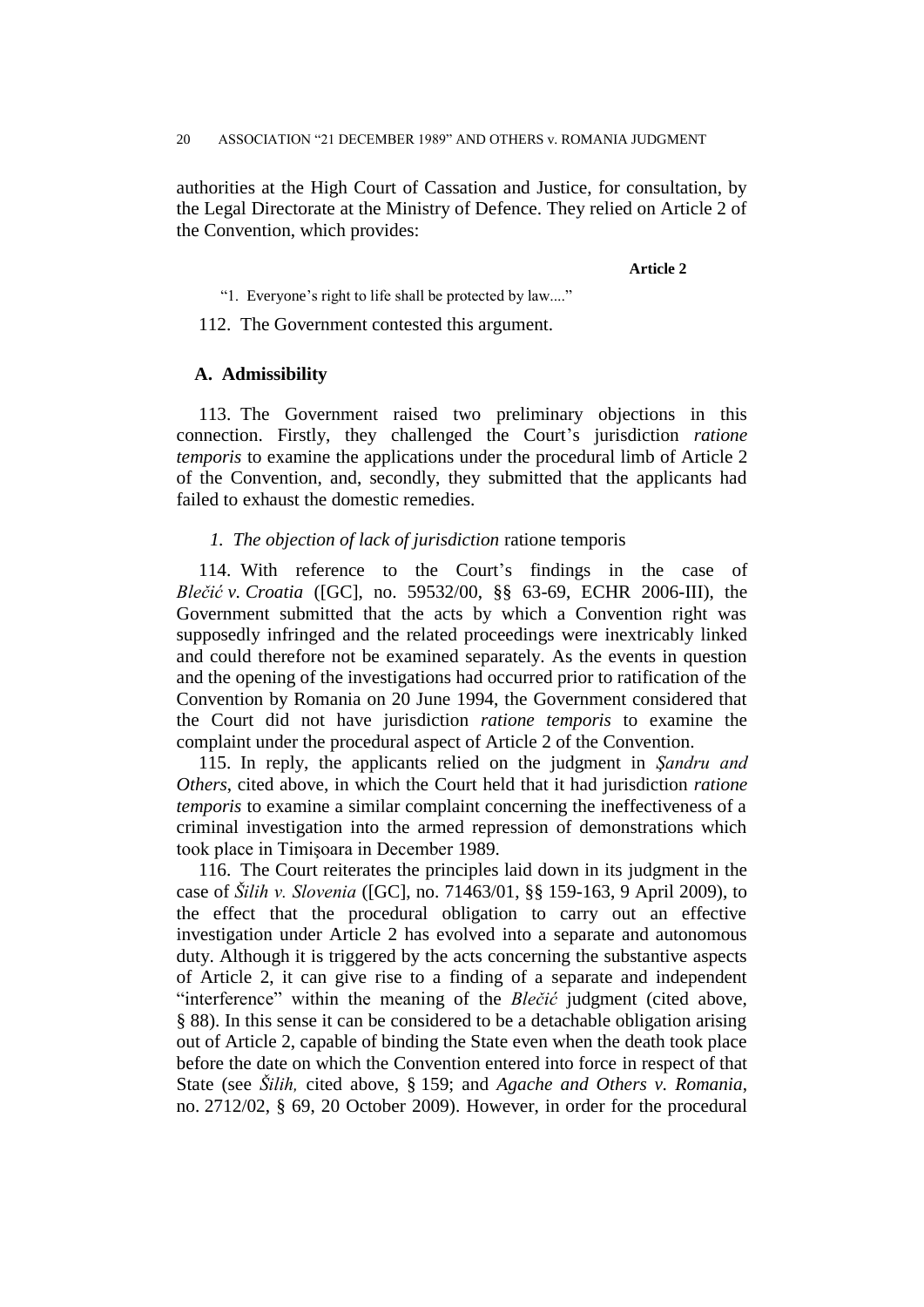obligations imposed by Article 2 to come into effect, it must be established that a significant proportion of the procedural steps required by this provision have been or ought to have been carried out after the ratification of the Convention by the country concerned (see *Šilih*, cited above, § 163).

117. In the instant case, the Court observes that the criminal proceedings relating to the death of Nicuşor Vlase, opened in 1990, continued after 20 June 1994, the date on which Romania ratified the Convention. At that date, they were still pending before the prosecutor's office. It follows that a significant proportion of the procedural measures were necessarily carried out after the ratification of the Convention.

118. In consequence, the Court finds that it has jurisdiction *ratione temporis* to examine the allegation of a violation of Article 2 under its procedural aspect (see *Agache and Others*, cited above, §§ 70-73, and *Şandru and Others*, cited above, § 59). It will confine itself to determining whether the events which occurred after the entry into force of the Convention in respect of Romania disclosed a breach of that provision.

...

### **B. The merits**

### *1. The parties' submissions*

127. The applicants emphasised that, twenty years after their son had been killed, the related criminal investigation had still not identified those responsible and sent them for trial. They complained about the investigation's excessive duration, the long periods of inactivity (amounting to almost twelve years), shortcomings and lack of impartiality in the investigation, the fact that certain highly-placed defendants had prevented it from progressing until 2004, or that certain prosecutors and senior officials in the prosecution service at the High Court of Cassation and Justice had themselves previously been members of the armed forces which were implicated in the lethal crackdown on the anti-government demonstrations of December 1989. They indicated that there was again a lack of progress in the investigation and that the special limitation period in respect of criminal liability for aggravated homicide would expire in 2012, as only those crimes classified as crimes against humanity were note subject to limitation. They submitted that the legal classification given to the acts in this case was not that of a crime against humanity.

128. The Government argued that, given the exceptional circumstances of the case, the authorities had carried out an effective investigation and emphasised that every effort had been made by them to identify and punish those responsible, in accordance with the requirements of Article 2 of the Convention, which did not impose an obligation on the authorities to reach a particular outcome.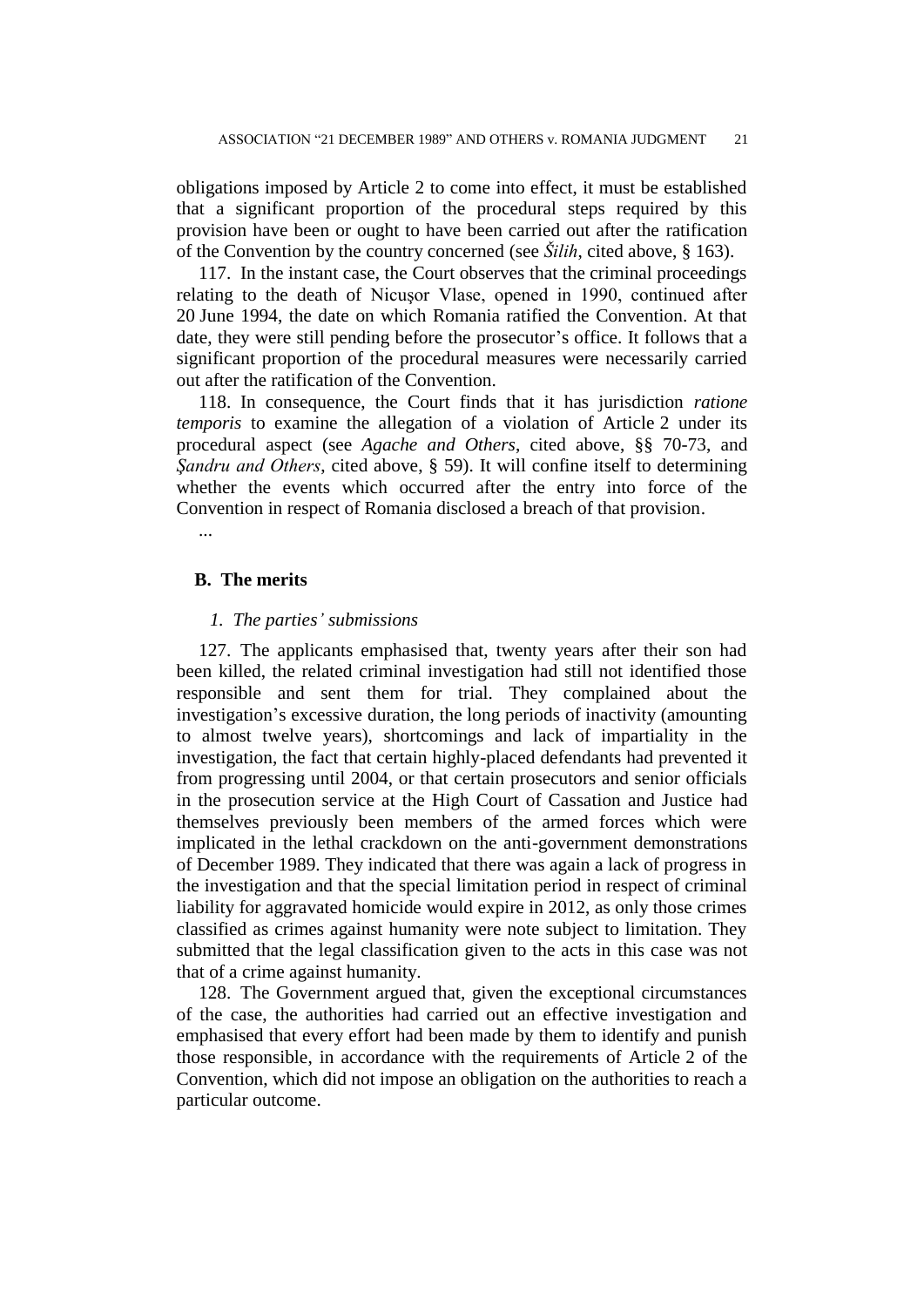129. With regard to the length of the investigation, they considered that a complaint concerning the alleged violation of Article 2 of the Convention could only be taken into consideration by the Court from 20 June 1994, date of the Convention's entry into force in respect of Romania.

130. The Government considered that the impugned investigation had not been an ordinary one, as the circumstances surrounding the death of the applicants' son had occurred in a very specific context, and given the particular complexity of the case and the considerable political and social stakes of a historic event that had marked a turning point for Romania. In this respect, they indicated that the investigation was attempting to establish not only the circumstances of the death of the applicants' son, but also those of the death and injury of a large number of other people who had been involved in the events in question.

131. In addition, the Government listed the steps taken to further the investigation by the prosecuting authorities, namely gathering statements, carrying out on-site searches, obtaining forensic reports and taking evidence from the applicants. They stressed that the authorities had also taken evidence from C.D., one of the witnesses referred to by the applicants, and had organised the exhumation of the corpse of the applicants' son and an autopsy, in order to establish the causes of his death and clarify certain discrepancies arising from the investigation.

132. In conclusion, the Government considered that the State authorities had not shown bad faith or a lack of diligence with regard to the manner in which the criminal investigation had been conducted in respect of these cases relating to the events of December 1989, given that other cases had concluded with final judicial decisions.

### *2. The Court's assessment*

133. The Court will examine the effectiveness of the investigation into the violent death of the son of applicants Mr and Mrs Vlase in the light of its well-established principles in that regard, which were summarised in its judgments in the cases of *Güleç v. Turkey*, 27 July 1998, §§ 77-78, *Reports of Judgments and Decisions* 1998-IV; *Isayeva and Others v. Russia*, nos. 57947/00, 57948/00 and 57949/00, §§ 208-213, 24 February 2005; and *Carabulea v. Romania*, no. 45661/99, §§ 127-131, 13 July 2010.

The procedural obligation imposed by Article 2 requires that an effective obligation be conducted where the use of force, particularly by State agents, has resulted in the loss of human life. This involves the carrying out of a thorough, impartial and careful examination of the circumstances surrounding the killings, capable of leading to the identification and punishment of those responsible. This is not an obligation of result, but of means. The authorities must have taken reasonable steps to secure the evidence concerning the incident. A requirement of promptness and reasonable expedition is implicit in this context. Equally, it is necessary for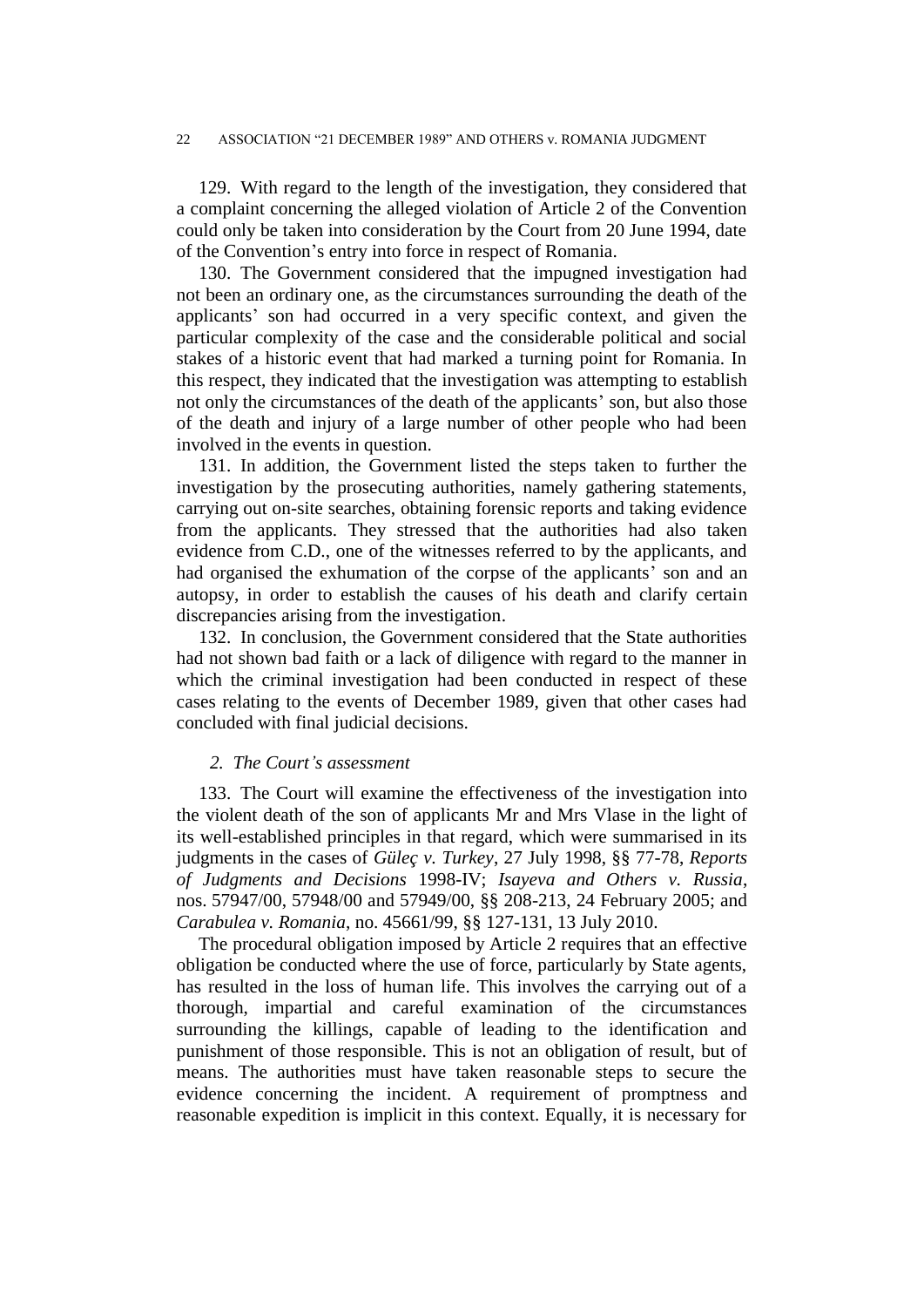the persons responsible for and carrying out the investigation to be independent from those implicated in the events, which means not only a lack of hierarchical or institutional connection but also a practical independence (see *Isayeva and Others,* cited above, §§ 210-211).

134. The Court also reiterates that while there may be obstacles or difficulties which prevent progress in an investigation in a particular situation, a prompt response by the authorities is essential in maintaining public confidence in their adherence to the rule of law. Any deficiency in the investigation which undermines its capability of establishing the circumstances of the case or the person responsible is liable to fall foul of the required measure of effectiveness (see *Šilih*, cited above, § 195).

135. For the same reasons there must be a sufficient element of public scrutiny of the investigation or its results to secure accountability in practice as well as in theory. The degree of public scrutiny required may well vary from case to case. In all cases, however, the victim's next-of-kin must be involved in the procedure to the extent necessary to safeguard his or her legitimate interests (see *McKerr,* cited above, § 115).

136. In the instant case, the Court notes that, shortly after the events of December 1989 an investigation was opened as a matter of course. The criminal proceedings concerning the death of Nicuşor Vlase began in 1990 and are still pending, more than twenty years later. The Court notes that in view of its jurisdiction *ratione temporis* it can only take into consideration the period after 20 June 1994, date on which the Convention entered into force in respect of Romania.

137. It notes at the outset that in 1994 the case was pending before the Braşov military prosecutor's office. In this connection, the Court notes, as it also did in the case of *Şandru and Others* (cited above, § 74), that the investigation had been entrusted to military prosecutors who, like the majority of the accused, including serving high-ranking army officers, were in a relationship of subordination within the military hierarchy.

138. Further, it notes that the material in the case file, confirmed by letters of 16 October 2008 and 29 January 2009 from the High Council of the Judiciary (see paragraph 60 above), indicates that from 1994 to 2001 and from  $2002$  to  $2005 -$  or for a total of ten years – no investigative measure was taken with a view to establishing those responsible for the death of Nicolae Vlase. The Court considers that, even if the investigation could initially have encountered certain objective difficulties after the fall of the former system, the authorities' inactivity for such a long period was subsequently no longer justified (see *Agache and Others,* cited above, § 80).

139. In addition, the shortcomings in the investigation had on several occasions been noted by the domestic authorities themselves. Thus, it was on account of those flaws that the military prosecuting authorities' decision of 30 August 1999 set aside the finding of 28 December 1994 that there was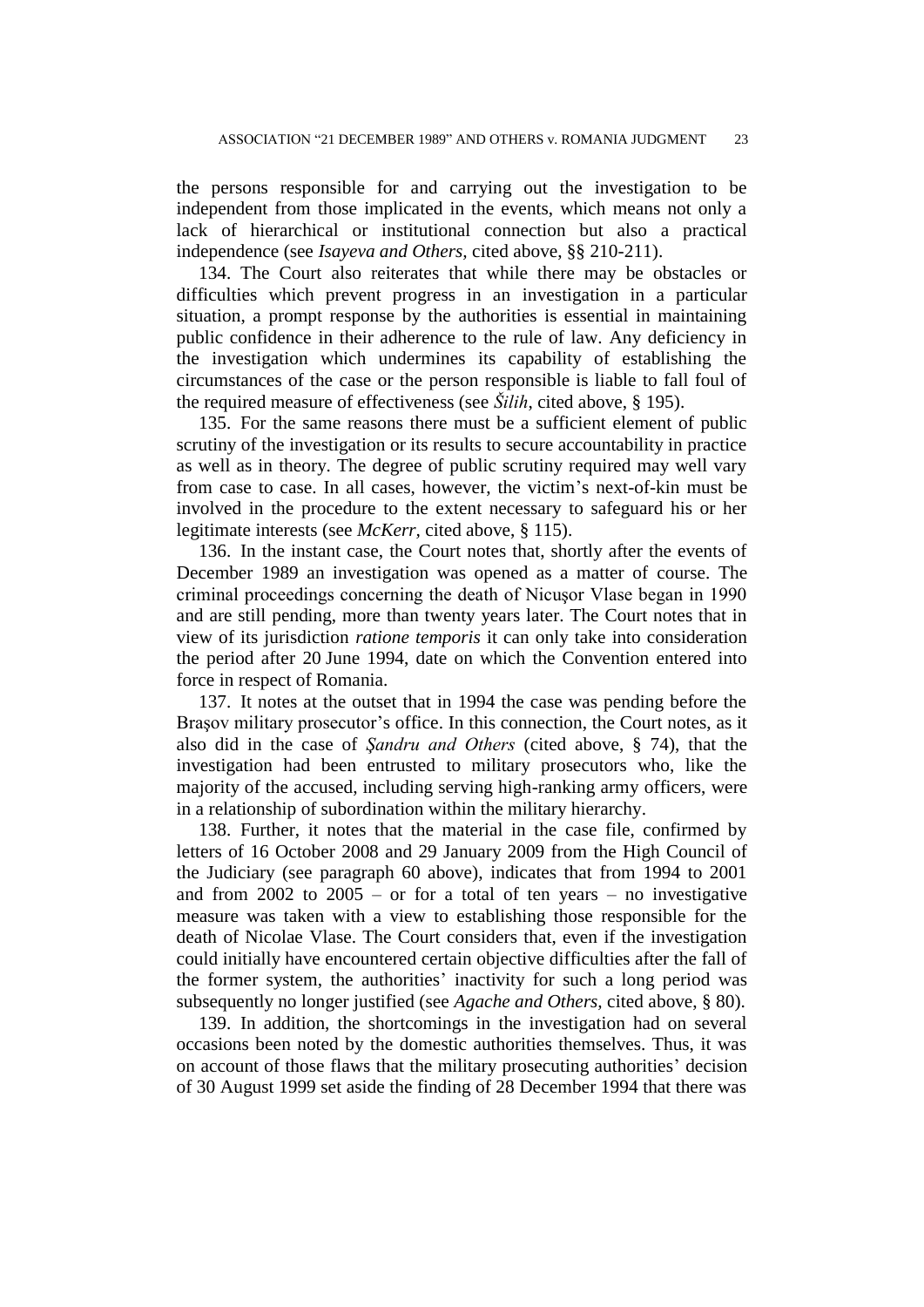no case to answer (see paragraph 52 above). The subsequent investigation, however, did not remedy the shortcomings in question.

The military prosecuting authorities at the High Court of Cassation and Justice also acknowledged the delay in the investigation and identified certain reasons for it in their letter of 5 June 2008, including the fact that the necessary investigative measures had not been carried out immediately after the impugned homicides and incidents of ill-treatment, the repetitive measures ordering the file's transfer from one prosecutor to another, the failure to communicate promptly to the injured parties the decisions that there was no case to answer, and also a "lack of cooperation" on the part of the institutions involved in the crackdown of December 1989. In this connection, the Court reiterates that deliberate concealment of evidence casts doubts on the ability of an investigation to establish the facts (see *McKerr*, cited above, § 137). Equally, the fact of classifying as "top secret" and "secret" information that was essential for the investigation – including the reports and combat logs of several military units relating to their missions during the events of December 1989 – is liable to compromise the task of the judicial bodies responsible for the investigation. Investigators can only be denied access to those archives for reasons of national security, in exceptional circumstances and subject to independent judicial review. Yet in the instant case the Government had not offered any such justification for the denial of access, which could hamper the investigation over such a long period.

140. As to the obligation to involve the victim's relatives in the procedure (see *Güleç,* cited above, § 82, and *Isayeva and Others,* cited above, § 213), the Court observes that no justification has been put forward with regard to the total lack of information provided to the applicants about the investigation until 9 July 1999, despite their numerous requests for information in that respect. More specifically, neither the decision of 28 December 1994 that there was no case to answer, nor its reasoning, was transmitted to them. Even after 9 July 1999, the communications received by them amounted to a short letter on 18 December 2003 and replies from the High Council of the Judiciary with repetitive content on 16 October 2008 and 29 January 2009.

141. It was only on 10 February and 9 March 2010, almost twenty years after the events, that information which was essential to the investigation, previously classified as "top secret" or "secret", was made accessible by Government decisions, both to the applicants and to any other injured party. Prior to that date, however, the Court is not persuaded that the applicants' interests in participating in the investigation, or the public interest in there existing a sufficient element of public scrutiny in respect of the investigation, were adequately protected (see *Hugh Jordan v. the United Kingdom*, no. 24746/94, § 134, ECHR 2001-III (extracts)).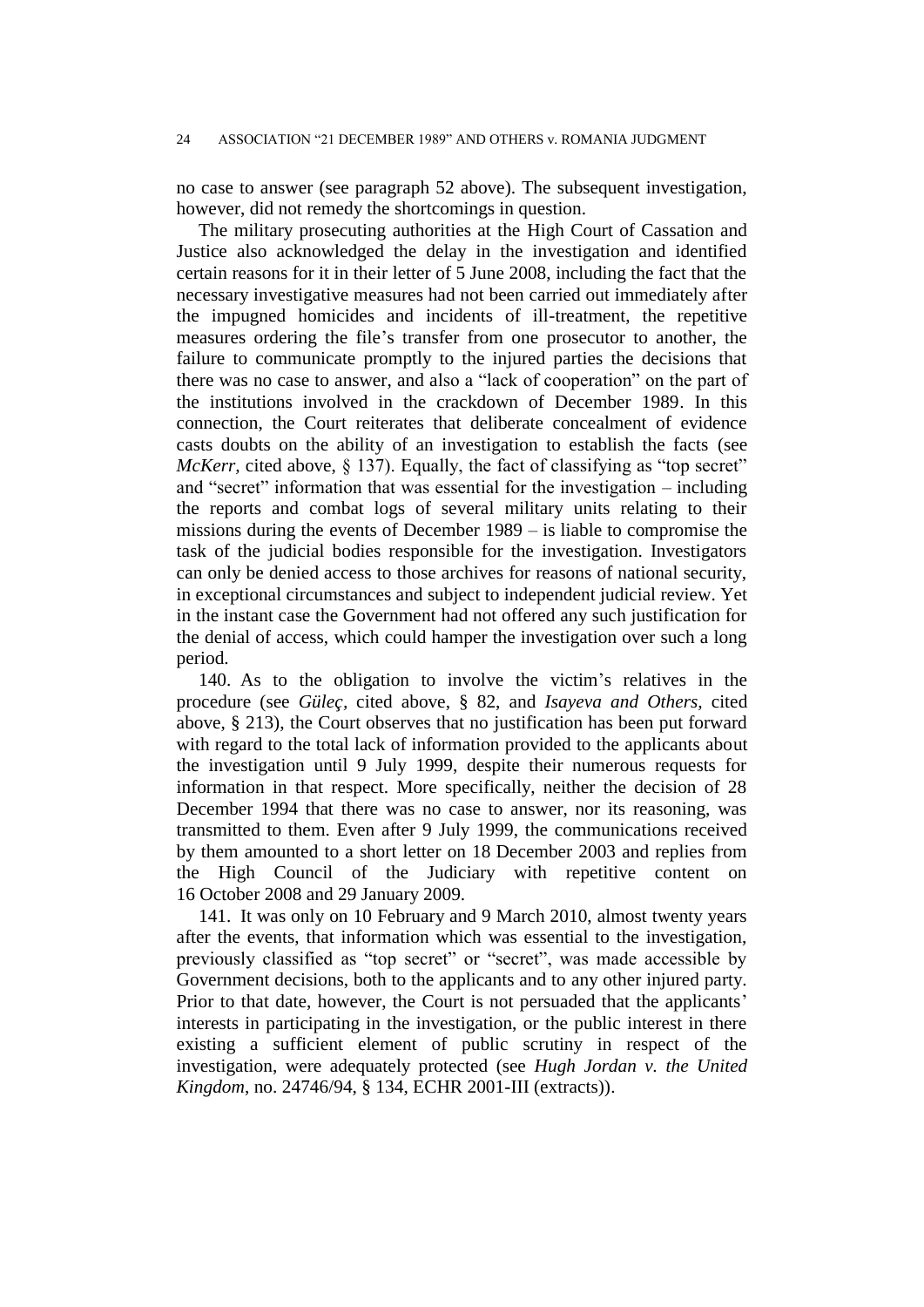142. The Court does not underestimate the undeniable complexity of the present case, which, since the joinder decision of 9 January 2006, is also intended to establish those responsible for the entirety of the armed crackdown which occurred in the closing days of December 1989 in several Romanian towns, with the exception of Timişoara, Cluj and Sibiu; separate investigations were conducted in respect of those cities, which, moreover, resulted in Timişoara and Cluj in the conviction of those responsible. It considers, however, that the political and social stakes relied on by the Government cannot by themselves justify either the length of the investigation or the manner in which it was conducted over a very lengthy period, without the applicants or the public being informed of its progress. On the contrary, its importance for Romanian society, which consisted in the right of the numerous victims to know what had happened, implying the right to an effective judicial investigation and a possible right to compensation, ought to have prompted the domestic authorities to deal with the case speedily and without unnecessary delay, in order to prevent any appearance of tolerance of or collusion in unlawful acts (see also *Şandru and Others,* cited above, § 79).

143. In contrast to the above-cited case of *Şandru and Others,* in which the proceedings were terminated by a final court decision, the Court notes in the instant case that even following the multiple investigative measures which were carried out between 2005 and 2008, in December 2010 the case was still pending before the prosecutor's office without having ever been submitted to a judge. Yet the procedural obligations arising under Article 2 of the Convention can hardly be considered to have been met where the victims' families or heirs have been unable to gain access to proceedings before an independent court charged with examining the facts.

144. The Court has already emphasised the importance of the right of victims and their families and heirs to know the truth about the circumstances surrounding events involving a massive violation of rights as fundamental as that of the right to life, which implies the right to an effective judicial investigation and a possible right to compensation. For that reason, in the event of widespread use of lethal force against the civilian population during anti-Government demonstrations preceding the transition from a totalitarian regime to a more democratic system, as in the instant case, the Court cannot accept that an investigation has been effective where it is terminated as a result of the statutory limitation of criminal liability, when it is the authorities themselves who have remained inactive. Moreover, as the Court has already indicated, an amnesty is generally incompatible with the duty incumbent on the States to investigate acts of torture (see *Ould Dah v. France* (dec.), no. 13113/03, of 17 March 2009) and to combat impunity for international crimes. This is also true in respect of pardon (see *Abdülsamet Yaman v. Turkey*, no. 32446/96, § 55, 2 November 2004).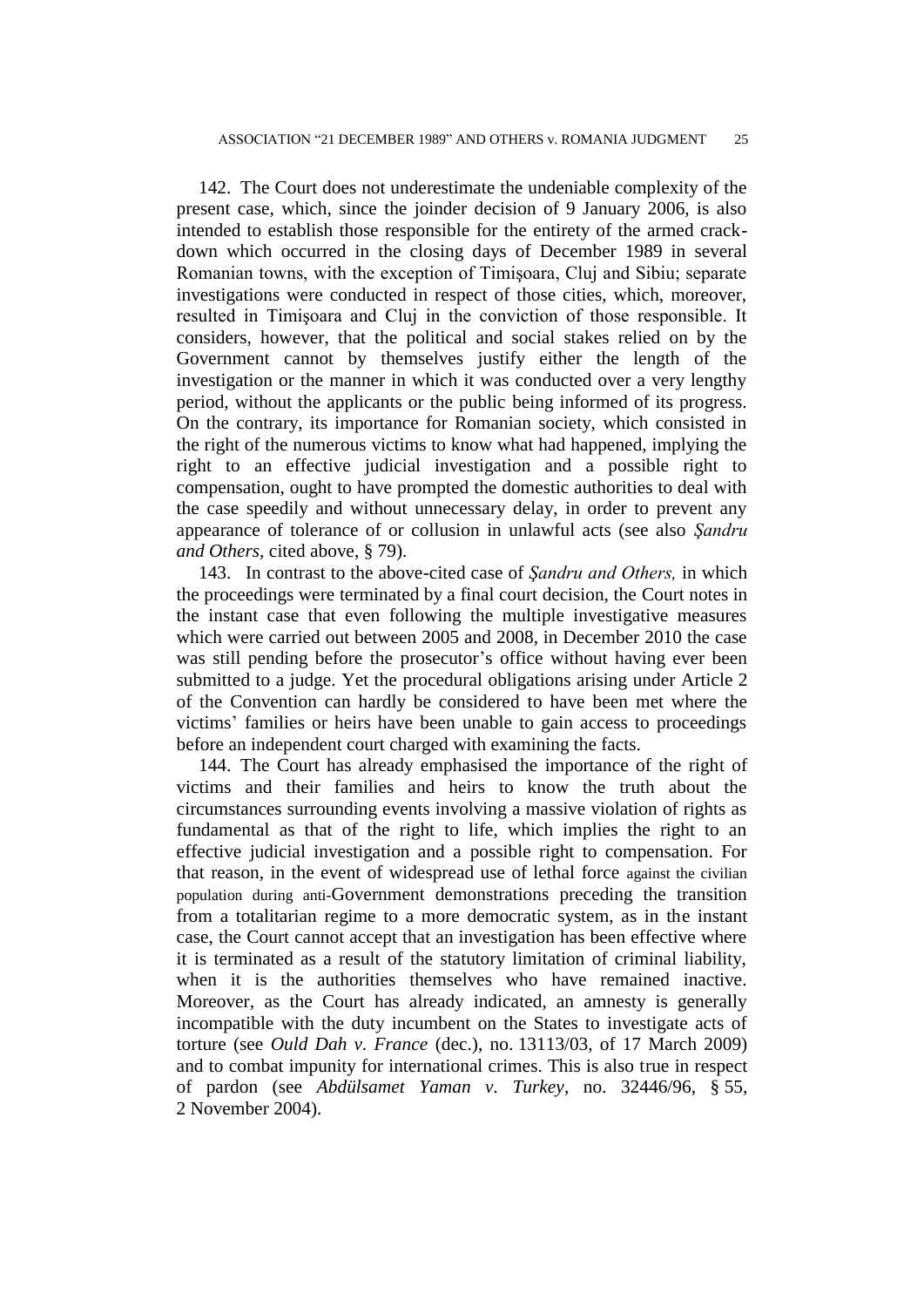145. Having regard to the foregoing, the Court considers that the domestic authorities failed to act with the level of diligence required by Article 2 of the Convention. It follows that there has been a violation of Article 2 in its procedural aspect.

...

## III. ALLEGED VIOLATION OF ARTICLE 8 OF THE CONVENTION

161. Relying on Articles 8 and 34 of the Convention, the second applicant, Mr Teodor Mărieş, alleged that he had been subjected to secret surveillance measures, particularly telephone tapping. In his view, those measures were a means of pressure exerted by the authorities in connection with his activity as president of an association fighting for an effective investigation into the large number of persons killed and injured in December 1989.

162. The Court reiterates at the outset that a complaint is characterised by the facts alleged in it (see *Eugenia Lazăr v. Romania*, no. 32146/05, § 60, 16 February 2010) and, by virtue of the *jura novit curia* principle, that this part of the application concerns respect for the applicant's private life and correspondence. It will accordingly consider the applicant's complaints from the standpoint of Article 8, which provides:

"1. Everyone has the right to respect for his private and family life, his home and his correspondence.

2. There shall be no interference by a public authority with the exercise of this right except such as is in accordance with the law and is necessary in a democratic society in the interests of national security, public safety or the economic well-being of the country, for the prevention of disorder or crime, for the protection of health or morals, or for the protection of the rights and freedoms of others."

### **A. Admissibility**

163. The Court considers that this complaint cannot be declared manifestly ill-founded within the meaning of Article 35 § 3 of the Convention. No other ground for declaring the application inadmissible has been established.

## **B. Merits**

#### *1. The parties' submissions*

164. The Government considered that the applicant had not made out an arguable claim under Article 8 of the Convention and submitted that he had not adduced any proof in support of his allegations about the interception of telephone conversations. They were of the view that the application did not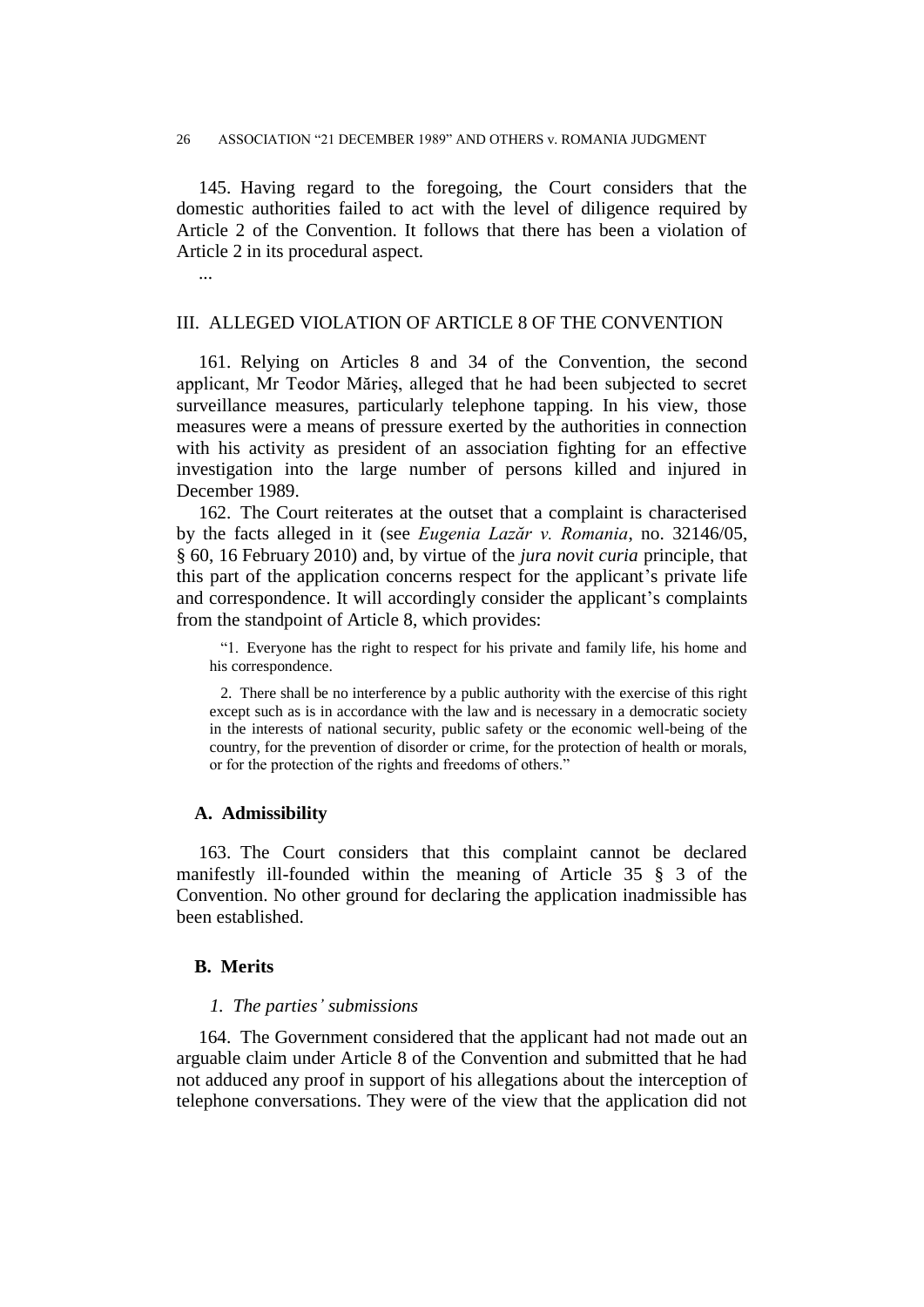contain sufficient elements as required by Rule 47 of the Rules of Court enabling it to be established whether the admissibility criteria set out in Article 35 § 1 of the Convention, namely exhaustion of the domestic remedies and compliance with the six-month deadline, had been met. In this connection, they cited the case of *Sysojeva and Others v. Latvia*  ([GC], no. 60654/00, § 125, ECHR 2007-II).

165. The Government also submitted that, as evidenced by the letter of 23 February 2009 from the military prosecuting authorities in the context of case no. 97/P/1990, prior to the amendments to the Code of Criminal Procedure, the prosecutor's office had never ordered the interception of the applicant's telephone conversations, and nor had it done so after that change to the legislation. No authorisation for telephone tapping had been issued in this case.

166. The applicant argued that his complaint related to a sensitive area in which it was difficult to demonstrate interference. He considered himself a victim of surveillance measures from 1990 to the present time, including in his capacity as president of the applicant association, on account of information kept about him by the intelligence services. Of the three documents which he submitted in this connection, one, issued by the SRI, a certified copy of which was issued on 13 November 2006, concerned the activities of several persons, including the applicant, from April to June 1990, especially their participation in the anti-government demonstrations. This document stated, *inter alia*, that the applicant, Mr Mărieş, was among those to whom "the American Embassy had offered accommodation so that [he] could rest".

The applicant further noted the incoherence between the responses given by various public bodies on the question of whether surveillance measures had been taken against him. He submitted that the SRI had refused to confirm or deny that he had been subjected to secret surveillance measures, while the other institutions had denied the allegation.

Lastly, the applicant referred to press articles which revealed illegal activities on the part of the intelligence services, especially telephone tapping. Thus, he noted that the newspaper *Evenimentul zilei* of 6 June 2002 had published an article entitled "The 13 people under surveillance by the SRI", accompanied by a facsimile copy of a document, allegedly from the SRI, which contained a list of thirteen persons under surveillance and included the applicant's companion, in whose name the fixed telephone line used by him had been registered.

### *2. The Court's assessment*

#### **(a) Principles deriving from the relevant case-law**

167. The Court reiterates at the outset that telephone conversations are covered by the notions of "private life" and "correspondence" within the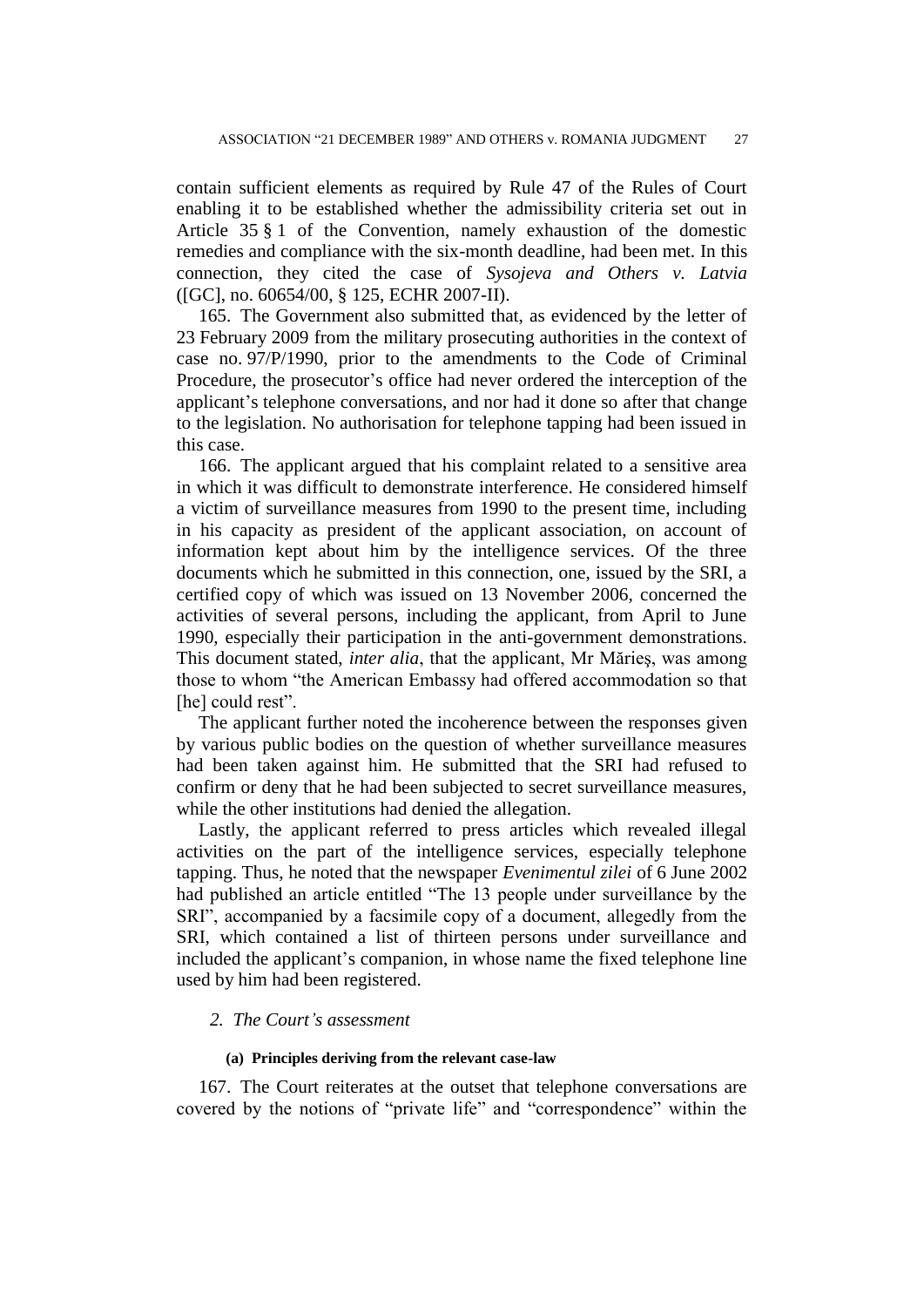meaning of Article 8 (see *Dumitru Popescu v. Romania (no. 2)*, no. 71525/01, § 61, 26 April 2007, and the judgments cited therein).

In this connection, it has considered that interference in those rights might be constituted by the fear of secret surveillance entailed by the mere existence of legislation providing for surveillance measures that were not accompanied by sufficient guarantees against arbitrary interference in the private life and correspondence of those at risk of being subjected to those measures (see *Iordachi and Others v. Moldova*, no. 25198/02, § 34, 10 February 2009). Thus, the Court has also accepted that an individual may, under certain conditions, claim to be the victim of a violation occasioned by the mere existence of secret measures or of legislation permitting secret measures, without having to allege that such measures were in fact applied to him. Otherwise, where a State institutes secret surveillance the existence of which remains unknown to the persons being controlled, with the effect that the surveillance remains unchallengeable, Article 8 could to a large extent be reduced to a nullity. It is possible in such a situation for an individual to be treated in a manner contrary to Article 8, or even to be deprived of the right granted by that Article, without his being aware of it and therefore without being able to obtain a remedy either at the national level or before the Convention institutions (see *Klass and Others v. Germany*, 6 September 1978, §§ 34-35, Series A no. 28).

168. Lastly, the Court reiterates that the storing of information relating to an individual's private life in a secret register and the release of such information also come within the scope of Article 8 § 1. Public information can fall within the scope of private life where it is systematically collected and stored in files held by the authorities (see *Rotaru,* cited above, § 43).

#### **(b) Application of those principles**

169. In the instant case, the Court notes that the applicant complains, firstly, that he fears he has been subjected to surveillance measures, in particular telephone tapping, since 1990 and up to the present. In this connection, he submitted information about the requests he had made to the intelligence services. However, those requests had shed no light on the subject, since the SRI had replied to the applicant in its letter of 19 February 2009 that, under the National Security Act (Law no. 51/1991) and the SRI (Activities) Act (Law no. 14/1992), it was impossible to confirm or deny whether he had been subjected to secret surveillance measures during the period in question.

170. However, the applicant submitted two files opened on him in 1990 and containing personal data, and a third summary document, a copy of which was issued on 13 November 2006, which also concerned him. Those three documents had been classified as "secret" and held by the State authorities with responsibility in the intelligence field.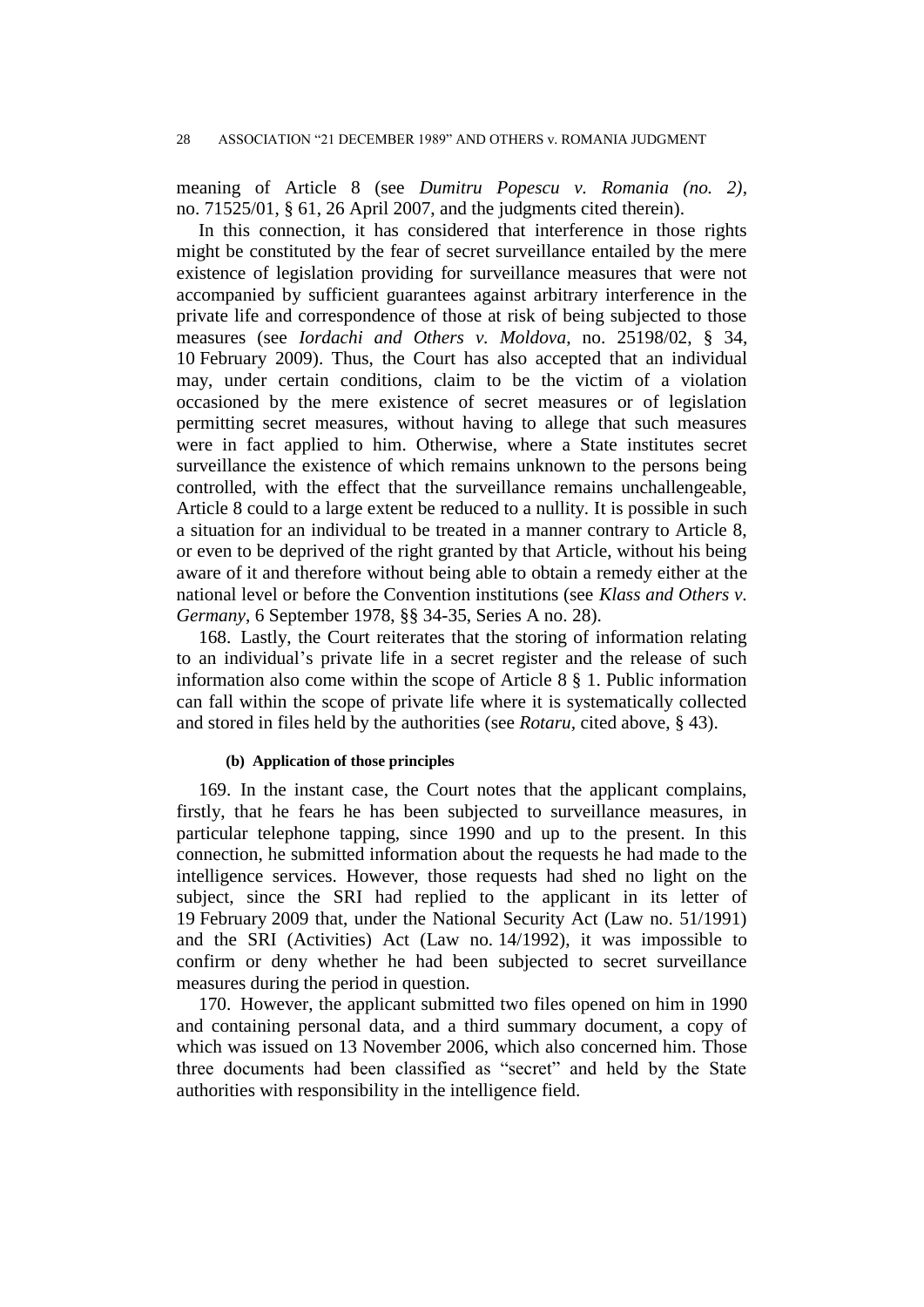The Court observes that the content of those files, the authenticity of which has not been challenged by the Government, indicates that the applicant was indeed subjected to surveillance measures in 1990. In addition, this data concerning, firstly, the applicant's participation in the anti-government demonstrations which were held from April to June 1990 and comments made by him in private during that period, and secondly, his personal habits and relationships, were still being held by the intelligence services at least until 2006, when the copies of those documents were issued.

171. In this connection, the Court notes that the applicable Romanian legislation on secret security measures for the purpose of protecting national security was examined for the first time in the *Rotaru* case, cited above. The Court concluded that the legislation on the gathering and archiving of information did not contain the necessary guarantees to safeguard individuals' right to a private life. It did not indicate with reasonable clarity the scope and manner of exercise of the relevant discretion conferred on the public authorities in the relevant area (see *Rotaru,* cited above, § 61).

172. Moreover, the Interim Resolution (ResDH(2005)57) on this judgment, adopted by the Committee of Ministers on 5 July 2005 at the 933rd meeting of the Ministers' Deputies, called on the Romanian authorities rapidly to adopt the legislative reforms necessary to respond to the criticism made by the Court in its judgment concerning the Romanian system of gathering and storing of information by the secret services. The Committee of Ministers noted with regret that, more than five years after the date of the judgment, several shortcomings identified by the Court still did not seem to have been remedied, in particular concerning the absence of specific regulation concerning the age of the information which could be stored by the authorities, or the lack of a possibility to contest the holding of this information. To date, the execution of the *Rotaru* judgment is still pending before the Committee of Ministers.

173. In addition, the Court noted in its judgment in the case of *Dumitru Popescu (no. 2)* that, in spite of the amendments to the Code of Criminal Procedure enacted in Laws nos. 281/2003 and 356/2006, surveillance measures in the event of a presumed threat to national security could still be ordered on the basis of the procedure provided for in section 13 of Law no. 51/1991, which has not yet been repealed (see *Dumitru Popescu (no. 2),*  cited above, §§ 83-84).

174. In the light of the foregoing, the Court notes that the absence of safeguards in the domestic legislation to guarantee that information obtained through secret surveillance was destroyed as soon as it was no longer needed to achieve the required purpose (see *Klass,* cited above, § 52) had meant that the information about the applicant, gathered by the intelligence services in 1990, was still being held by them in 2006, that is, sixteen years later. Furthermore, the contents of one of the two files do not indicate a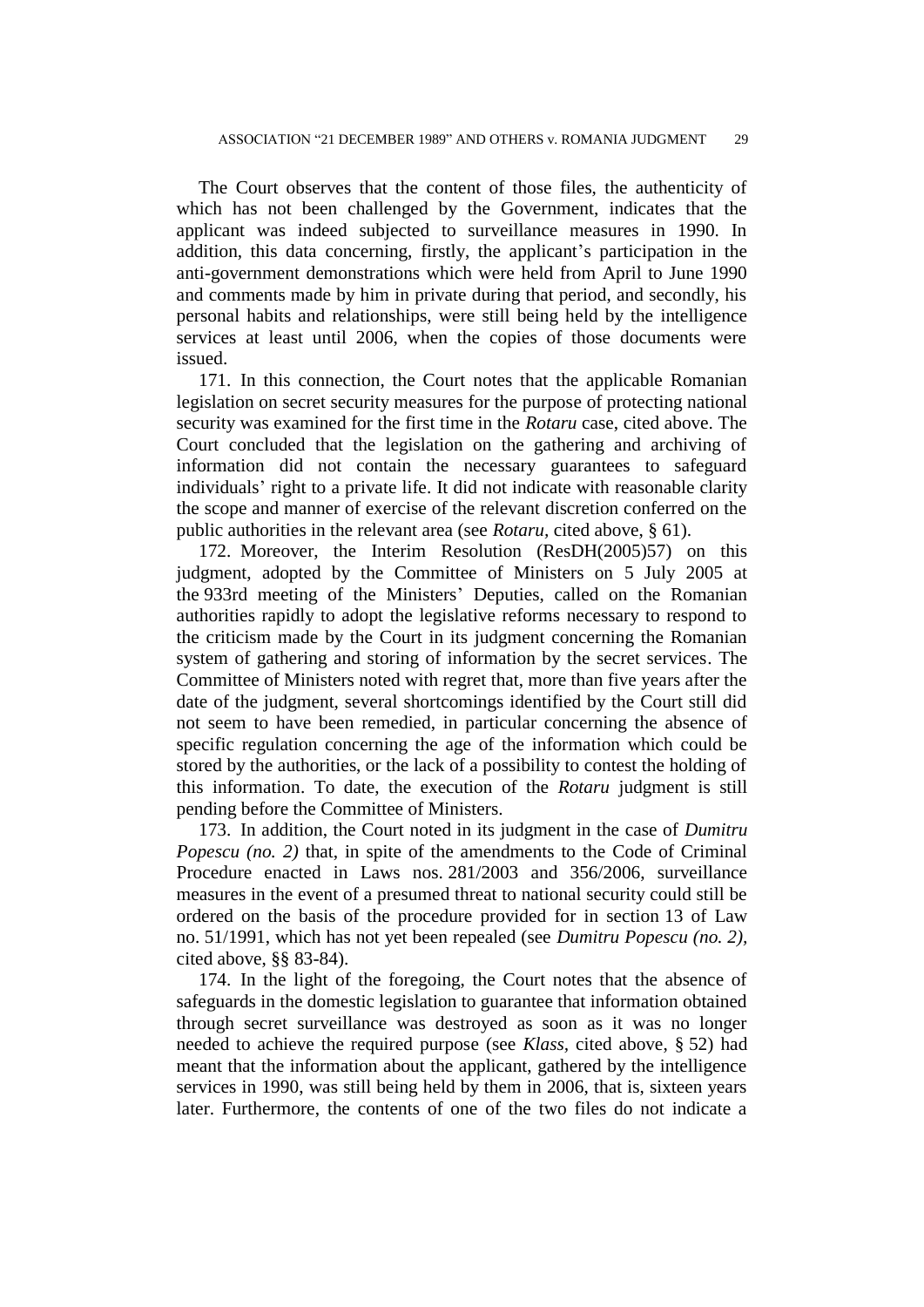specific purpose for the measure other than explanatory general surveillance (see, in contrast, *Klass,* cited above, § 51).

175. The Court further considers that, in the absence of safeguards in the relevant national legislation, the applicant runs a serious risk of having his telephone calls intercepted (see *Iordachi and Others,* cited above, § 53, and *Rotaru,* cited above, §§ 59-63).

176. Accordingly, the Court holds that in the present case there has been a violation of Article 8 of the Convention.

...

### VI. APPLICATION OF ARTICLE 46 OF THE CONVENTION

188. Article 46 of the Convention provides:

"1. The High Contracting Parties undertake to abide by the final judgment of the Court in any case to which they are parties.

2. The final judgment of the Court shall be transmitted to the Committee of Ministers, which shall supervise its execution.

..."

189. The Court notes that the finding in this case that there has been a violation of the procedural limb of Article 2 of the Convention originated in a widespread problem, given that several hundred persons are involved as injured parties in the impugned criminal proceedings. In addition, more than a hundred applications similar to the present case are pending before the Court. They could therefore give rise in future to fresh judgments finding a violation of the Convention.

190. In this connection, the Court reiterates that by virtue of Article 46 the High Contracting Parties have undertaken to abide by the final judgments of the Court in any case to which they are parties, execution being supervised by the Committee of Ministers of the Council of Europe. This means that when the Court finds a violation, the respondent State is under a legal obligation not just to pay those concerned the sums awarded by way of just satisfaction under Article 41, but also to take the necessary general and/or, if appropriate, individual measures to be adopted in their domestic legal order to put an end to the violation found by the Court and to redress as far as possible the effects. Subject to monitoring by the Committee of Ministers, the respondent State remains free to choose the means by which it will discharge its legal obligation under Article 46 of the Convention (see *Scozzari and Giunta v. Italy* [GC], nos. 39221/98 and 41963/98, § 249, ECHR 2000-VIII), in line with the principle of subsidiarity, so that the Court is not obliged to repeat its finding of a violation in a long series of identical cases.

191. Furthermore, it follows from the Convention, and from Article 1 in particular, that in ratifying the Convention the Contracting States undertake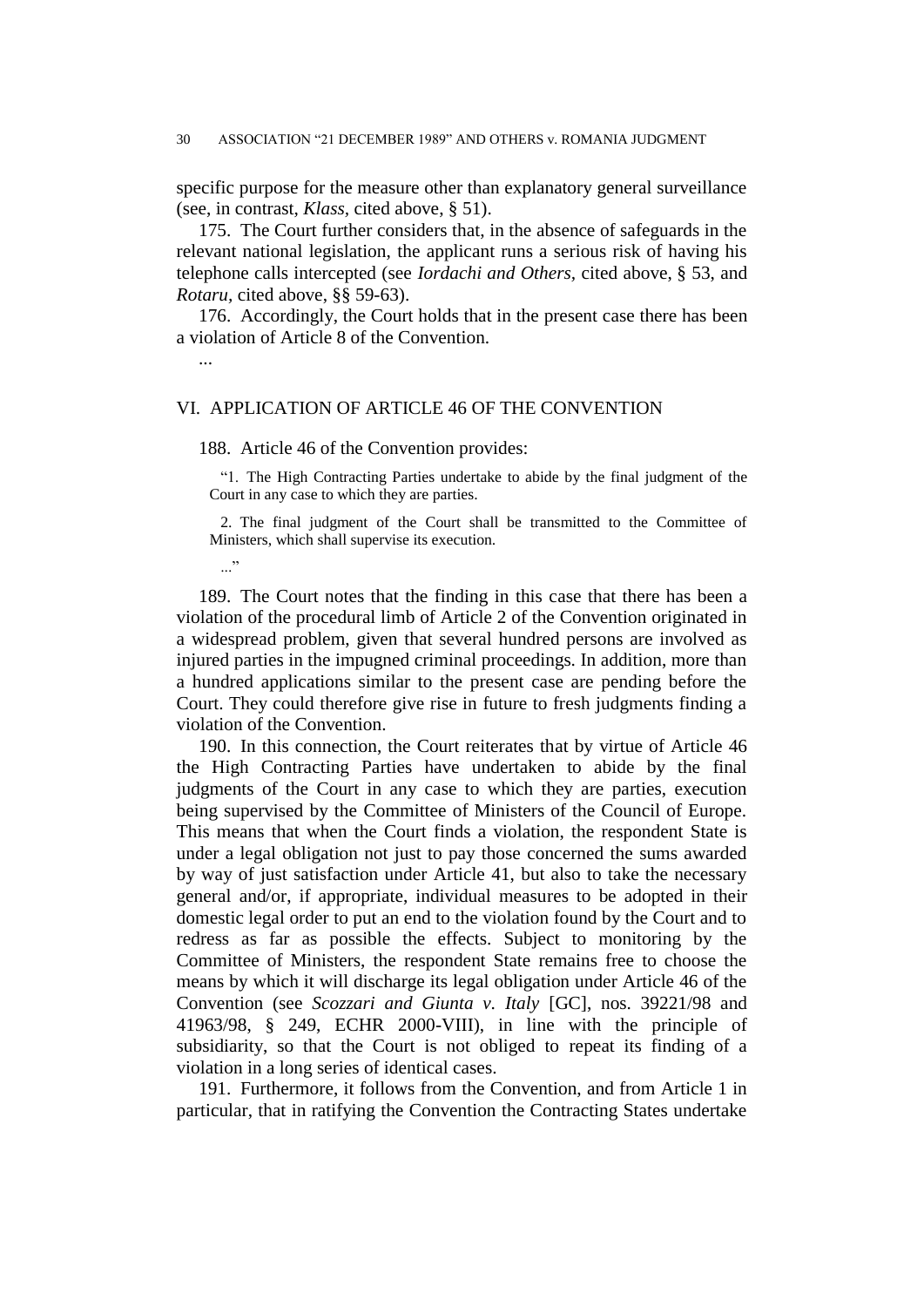to ensure that their domestic legislation is compatible with it (see *Maestri v. Italy* [GC], no. 39748/98, § 47, ECHR 2004-I).

192. With regard to measures designed to guarantee the effectiveness of the machinery established by the Convention, the Court draws attention to Resolution Res(2004)3 and Recommendation Rec(2004)6 of the Committee of Ministers of the Council of Europe, adopted on 12 May 2004.

193. Although it is in principle not for the Court to determine what remedial measures may be appropriate to satisfy the respondent State's obligations under Article 46 of the Convention, the Court considers that general measures at the national level are undoubtedly called for in the execution of the present judgment.

194. Accordingly, the Court considers that the respondent State must put an end to the situation identified in the present case and found by it to have been in breach of the Convention, concerning the right of the many persons affected, such as the individual applicants, to an effective investigation which is not terminated by application of the statutory limitation of criminal liability, and in view also of the importance to Romanian society of knowing the truth about the events of December 1989. The respondent State must therefore introduce an appropriate remedy in order to comply with the requirements of Article 46 of the Convention, taking into account the principles set out in the Court's case-law in this area as described in the present judgment (see, *mutatis mutandis*, *Rumpf v. Germany*, no. 46344/06, § 73, 2 September 2010).

195. In those circumstances, the Court does not consider it necessary to adjourn the examination of similar cases before it pending the implementation of the relevant measures by the respondent State. Rather, it finds that continuing to process similar cases will remind the respondent State on a regular basis of its obligation resulting from this judgment (see *Rumpf,* cited above, § 75).

### VII. APPLICATION OF ARTICLE 41 OF THE CONVENTION

196. Article 41 of the Convention provides:

"If the Court finds that there has been a violation of the Convention or the Protocols thereto, and if the internal law of the High Contracting Party concerned allows only partial reparation to be made, the Court shall, if necessary, afford just satisfaction to the injured party."

### **A. Damage**

197. The applicants' claims and the Government's observations are set out below.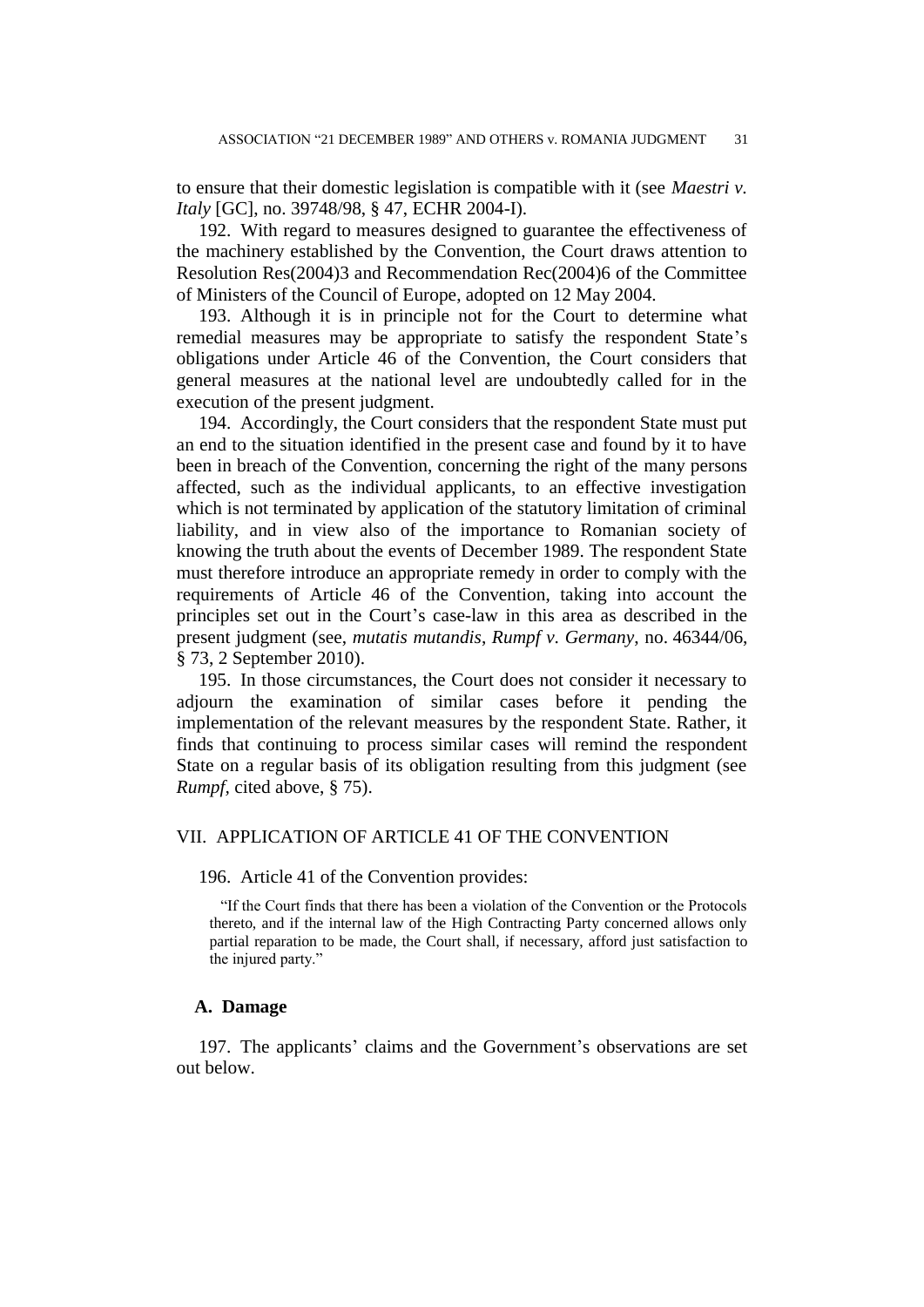### *1. The claim for just satisfaction by Mr and Mrs Vlase*

198. The applicants asked that the Court order the Romanian State to take the necessary measures to expedite the investigations into the murder of their son, in order to ensure that a decision was issued in accordance with the requirements of the Convention.

199. In the same document concerning their request for just satisfaction, they jointly claimed 60,000,000 euros (EUR) on the one hand and EUR 200,000 on the other, in respect of the non-pecuniary damage that they had sustained on account of the excessive length of the investigation into the murder of their son, which was directly imputable, in their opinion, to State agents.

200. The Government considered that this claim for just satisfaction was confused. In addition, they found it excessive and unjustified, and asked the Court to dismiss it.

201. The Court reiterates its settled case-law to the effect that a judgment in which it finds a breach imposes on the respondent State a legal obligation to put an end to the breach and to make reparation for its consequences in such a way as to restore as far as possible the situation existing before the breach. The Contracting Parties to a case are in principle free to choose the means whereby they will comply with a judgment in which the Court has found a breach. If the nature of the breach allows of *restitutio in integrum*, it is for the respondent State to effect it. If, on the other hand, national law does not allow – or allows only partial – reparation to be made for the consequences of the breach, Article 41 empowers the Court to afford the injured party such satisfaction as appears to it to be appropriate (see *Sfrijan v. Romania*, no. 20366/04, § 44, 22 November 2007).

Thus, for example, in the event of a violation of Article 6 of the Convention, the application of the *restitutio in integrum* principle implies that the obligation to put the applicants, as far as possible, in the position they would have been in had there not been a breach of that provision (see *Sfrijan,* cited above, §§ 45-48).

202. In the instant case, the Court points out that it has found a procedural violation of Article 2 of the Convention on account of the absence of an effective investigation into the death of the applicants' son and, in particular, the failure to involve the applicants in the judicial proceedings before a court. Accordingly, the respondent State must take the necessary measures to expedite the investigations into the murder of Nicuşor Vlase, so that decision which complies with the requirements of the Convention can be issued.

203. It also considers that the applicants should be awarded just satisfaction on account of the fact that the national authorities failed to deal with the case concerning their son's death as a result of gunfire with the level of diligence required by Article 2 of the Convention.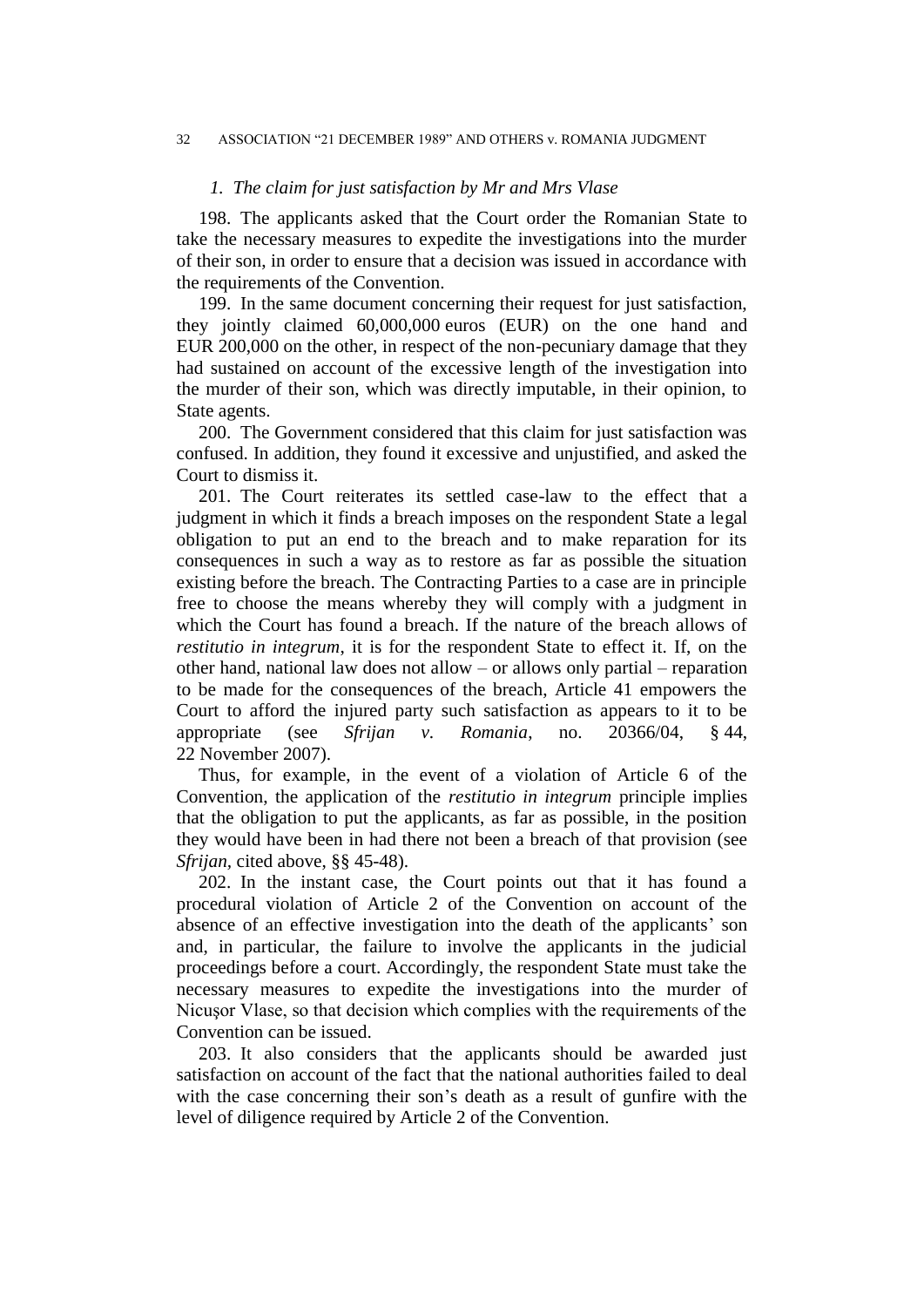On the basis of the evidence before it, in particular the fact that the investigation is still pending, the Court considers that the violation of the procedural limb of Article 2 has caused the applicants substantial nonpecuniary damage such as distress and frustration. Ruling on an equitable basis, it awards each of the applicants EUR 15,000 under that head.

### *2. The claim of just satisfaction by Mr Mărieş*

204. The applicant initially claimed EUR 200,000 in respect of the damage sustained on account of the excessive length of the investigation concerning the lack of an effective investigation into the crackdown on the anti-totalitarian demonstrations. The non-pecuniary damage was reevaluated by the applicant following hunger strikes undertaken by him in an attempt to ensure that all of the applicants were sent copies of documents from the investigation file, in accordance with the Court's indications. The non-pecuniary damage as re-evaluated on 7 April 2010 amounted to EUR 230,000.

205. The Government considered that those claims for just satisfaction had no link with the alleged violations. In addition, they found them excessive and unjustified, and asked the Court to dismiss them.

206. The Court considers that the applicant suffered undeniable nonpecuniary damage. Having regard to its finding of a violation of Article 8 in his respect, and ruling on an equitable basis as required by Article 41 of the Convention, the Court awards him EUR 6,000 in respect of non-pecuniary damage.

...

## FOR THESE REASONS, THE COURT, UNANIMOUSLY,

- 1. *Declares* the complaints under Articles 2 and 8 admissible and the remainder of the application inadmissible;
- 2. *Holds* that there has been a violation of Article 2 of the Convention in its procedural limb as regards the applicants Nicolae Vlase and Elena Vlase;
- 3. *Holds* that there has been a violation of Article 8 of the Convention as regards the applicant Teodor Mărieş;
- ... 5. *Holds*

(a) that the respondent State is to pay the applicants, within three months from the date on which the judgment becomes final in accordance with Article 44 § 2 of the Convention, the following amounts, respectively, plus any tax that may be chargeable, in respect of non-pecuniary damage: